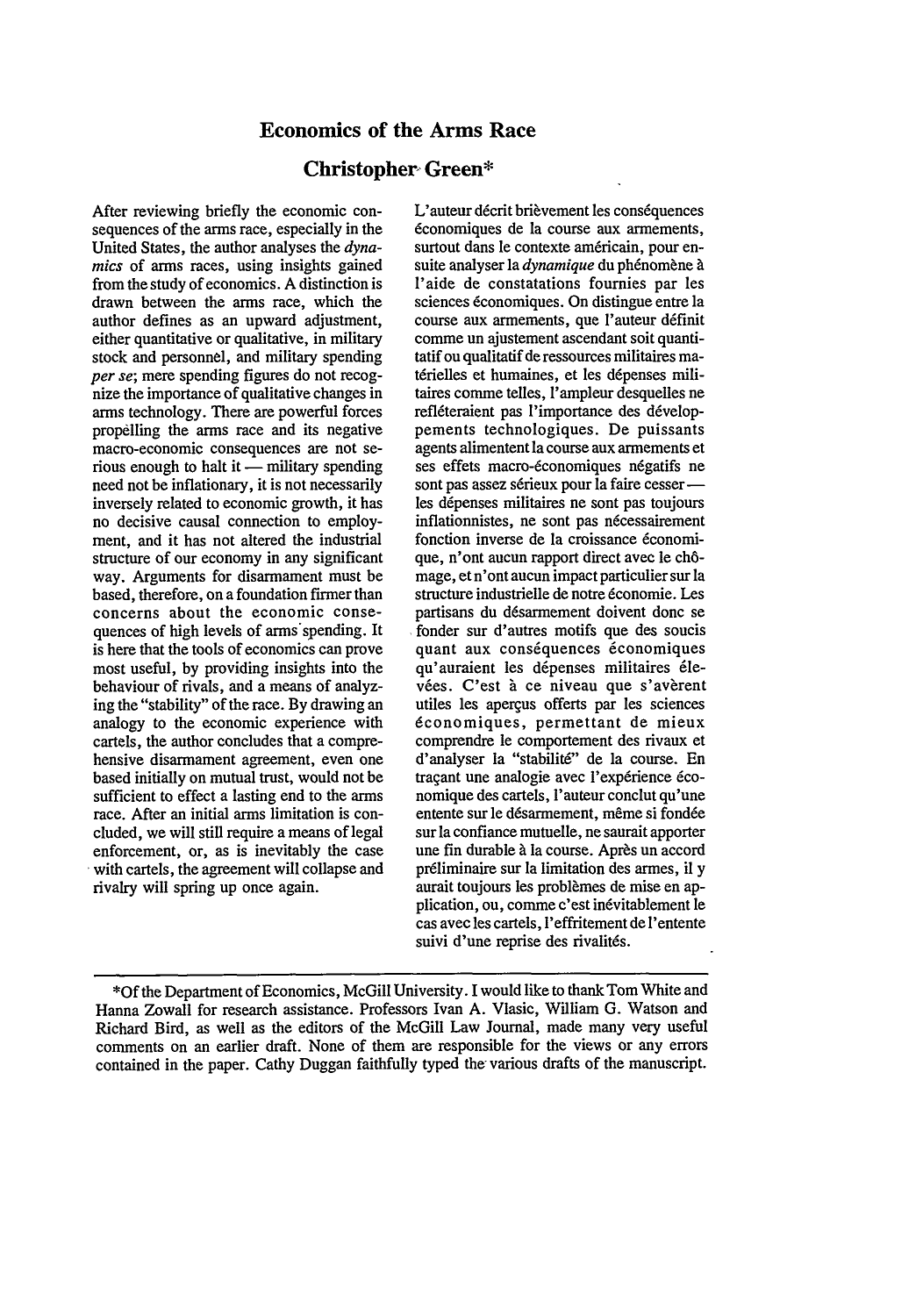### *Synopsis*

## **Introduction**

# **I. The Arms Race and Military Spending: Definitions and Measurement**

- *A. The Concept of the Race*
- *B. The Pace of Military Spending*

# **II. The Impact of the Arms Race on the Economy**

- *A. Inflation*
- *B. Economic Growth*
- *C. Employment*
- *D. Impact on Industrial Structure*

# **III. Economic Analysis of the Arms Race**

- *A. Why Does the Arms Race Continue?*
- *B. Is the Arms Race "Stable"?*
- **IV. Halting the Arms Race**

\* \* \*

#### **Introduction**

**The arms race is a strange and depressing phenomenon. It is a race** which is unlikely to produce a winner, a fact which ironically sheds a ray of hope. **A** "winner" may not avoid taking advantage of its position, while a prospective "loser" may not accept its position graciously. The lack of a winner does not, however, mean that the race ends in a "tie". It could end in nuclear holocaust, in which case all participants, and non-participants too, are losers. Or the race could be "called **off',** in which case there may be many winners and no losers. Short of these possibilities, the arms race is a race without end, with no well-defined finishing line.

**A** race without end not only seems pointless; it is tiring, if not exhausting. There would be an obvious gain if each participant were to decide that enough was enough, drop out of the race, and direct its talents and energies elsewhere. Unfortunately, the internal dynamics of an arms race do not produce voluntary drop outs. Unilateral withdrawal **by** a major participant is not likely to occur even in the unlikely event of "economic exhaustion". Multilateral withdrawal requires rational and collective action **by** all major

652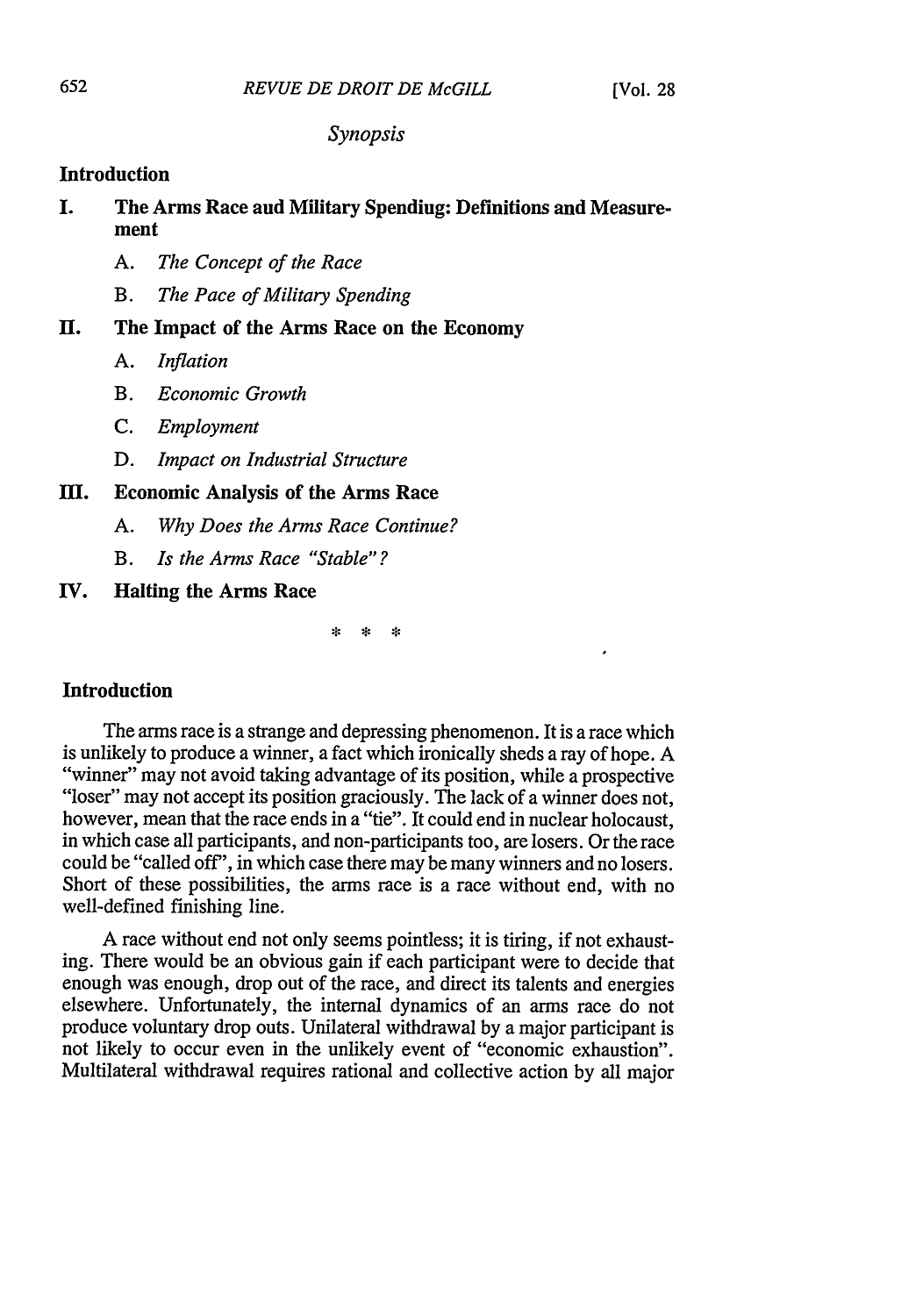participants in the race. But collective action requires overcoming powerful forces which have so far combined to perpetuate the arms race.

I was asked initially to discuss the economic *consequences* of the arms race. However, as my work proceeded, I found that much of what interested me most went beyond the mere impact of military spending and instead inclined toward an economic analysis of the *dynamics* of the arms race. Another reason for not limiting myself to economic consequences is that it is somewhat unsatisfying simply to render essentially negative judgments about the relation between arms race "cause" and economic "effect". Given the "stagflationary" problems plaguing many nations, and the failure to convince world political leaders of the moral-political degeneracy of the arms race, it is perhaps not surprising that the past decade has produced a growing interest in the economic consequences of the arms race and military spending.' It is an old story: if an ethical argument won't suffice, perhaps a "pocket book" one will. Nevertheless, the timing of that interest is curious. Although the decade of the 1970s was characterized by rising inflation and unemployment, by slowing growth and productivity, it was also a decade of decline in military expenditures in relative terms, when taken as a percentage of world Gross National Product [GNP]. This trend has recently, and unhappily, been reversed. On the face of it, the *timing* of events is not favourable to the case that military spending is an important *cause* of current economic problems. As we shall see, economic analysis is not more gentle to this hypothesis. However, economic analysis does yield interesting insights into the forces propelling the arms race, the stability of the arms race and the necessary conditions for a lasting end to the arms race. These insights may be of more lasting value than the simple analysis of economic consequences.

The paper is divided into four Parts. Part I is devoted to the definition of concepts, in which the arms race is distinguished from military spending. It also includes a brief overview of trends in military spending — the chief *economic* indicator of the course of the arms race. Part II contains an examination of the likely impact of the arms race on such macro-economic indicators as inflation, output and productivity growth, and employment, and its impact, if any, on industrial structure. Because military spending is so much more important in the United States than in Canada, the paper focuses on American data and economic conditions. 2 In Part III, the focus is altered. I

<sup>&#</sup>x27;The studies I have in mind have been the progeny of international organizations or commissions. See, *e.g.,* U.N. Doe A/32/88/Rev 1., *Economic and Social Consequences of the Arms Race and of Military Expenditures* (1978); C. Sanger, *Safe and Sound* [:] *Disarmament and Development in the Eighties* (1982); and Palme, *et al., Military Spending: The Economic and Social Consequences* [1982] Challenge 4 (September-October). <sup>2</sup>

Because of my lack of knowledge, I will not attempt to discuss the economic consequences of defence spending for the economy of the Soviet Union.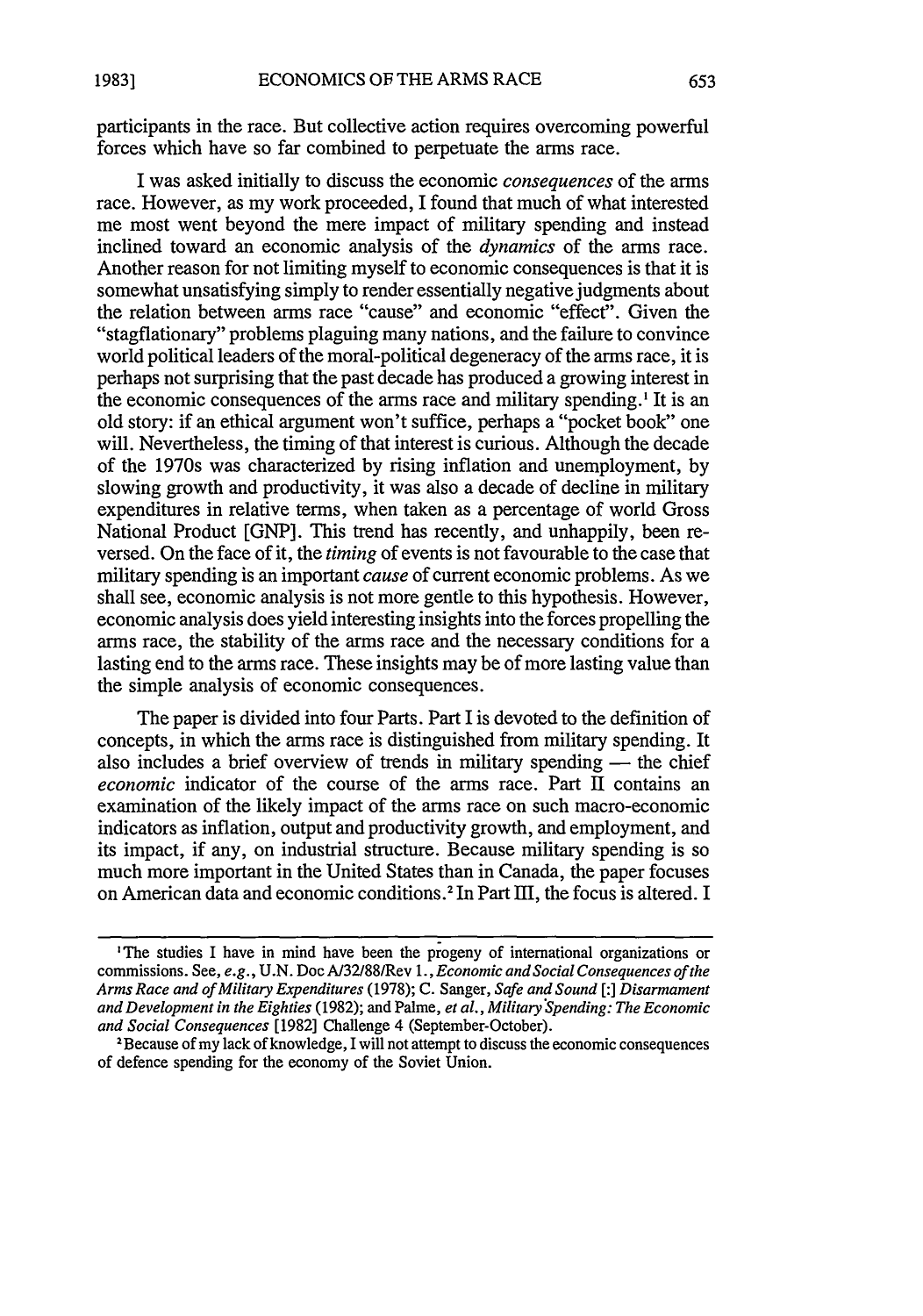investigate the arms race from an economist's perspective, searching for insights into the behaviour of national military rivals, the factors sustaining that rivalry, and its stability. The final Part suggests, from this economist's view, what are the necessary conditions if collective action is to result in effective measures of arms limitation and disarmament.

## **I. The Arms Race and Military Spending: Definitions and Measurement**

## **A.** *The Concept of the Race*

What is an arms race? Can it be measured? If so, how? Clear thinking on these issues is essential if anything useful is to be said about the economic consequences of arms races. I find it helpful to distinguish between "military spending" and "arms race", even though, for practical purposes, the former is used as a rough *measure* of the latter. Military or defence expenditure is *aflow* of spending per unit time, say a year. Thus, spending to procure weapons and military supplies, to pay personnel, and to conduct operations, comprise military or defence expenditure. An arms race is characterized by an upward adjustment in the *stock* of destructive weapons and the necessary personnel to employ them. A simple analogy with a washtub and its contents is helpful in distinguishing the two concepts. In such an analogy, defence spending is represented by the flow of water from the faucet into the tub. The arms race is reflected in the rise or fall in the water level in the tub and sometimes by a change in the temperature of the water. Changes in the water level are analogous to *quantitative* changes in the stock of arms, while changes in water temperature indicate *qualitative* changes in the stock of arms, measured in a hypothetical unit of destructive power. In a similar manner, disarmament is defined as a reduction in the destructive power of the weapons — quantitative or qualitative. The washtub analogy to disarmament is a fall in the temperature and in the level of the water in the tub as it cools and flows down the drain.

Simply because arms races have a *qualitative* as well as a *quantitative* side, dollars of expenditure on arms is not a particularly good measure of the pace of the arms race. For example, Palme notes that, even among the superpowers, less than twentyper *cent* of military expenditure is directed toward the nuclear component of the arsenal. 3 Yet the destructive power of that twenty *per cent* outweighs all else. As another example, the addition of a million rifles or mortars to the United States or Soviet arsenals would involve a large expenditure but would hardly be considered an intensification of the arms race. In the same way, discarding some conventional and outmoded weapons should

*<sup>&#</sup>x27;Supra,* note **1, 6.**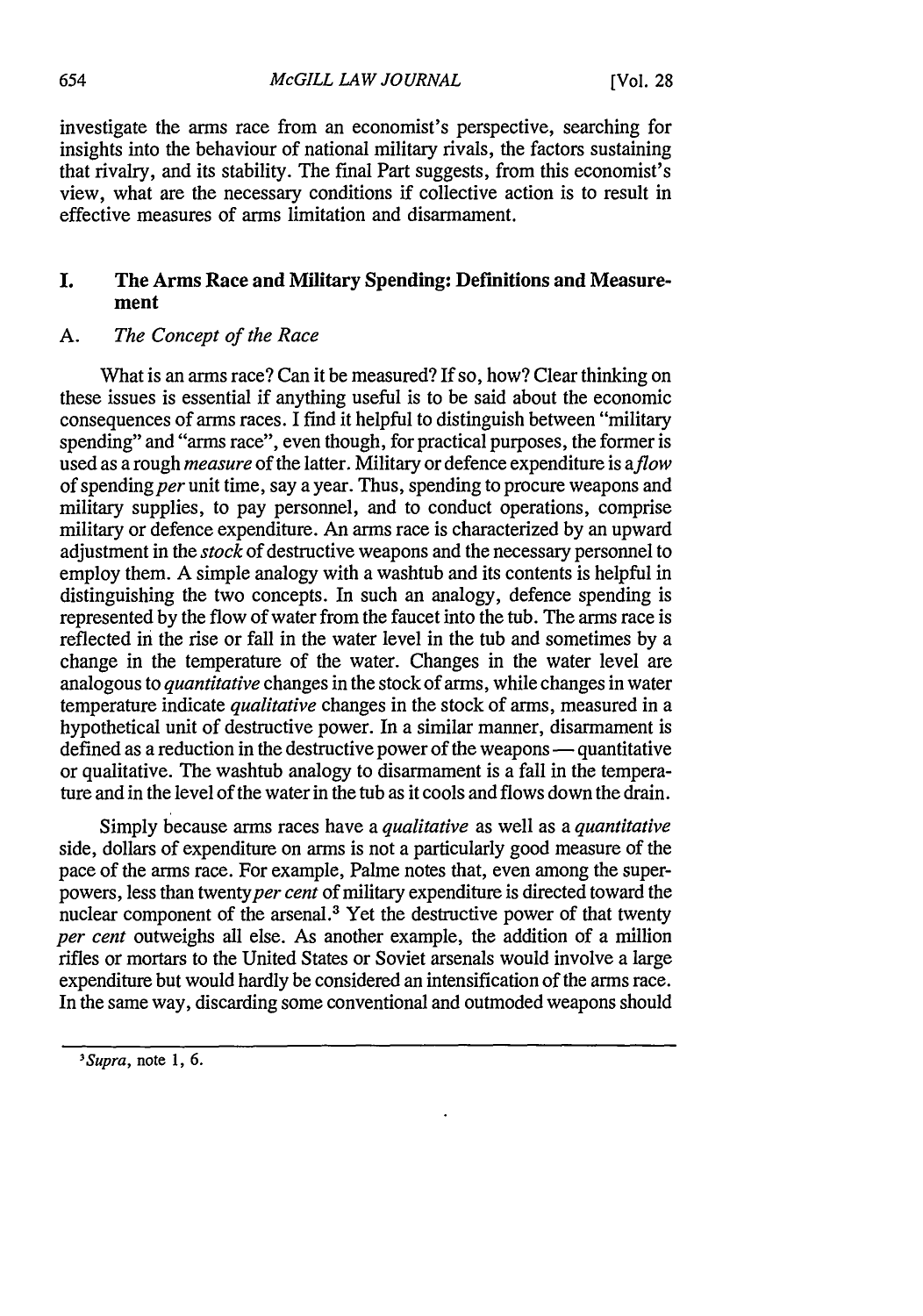not be considered a step in the direction of disarmament by either of the nuclear superpowers.

The confusion that can arise in attempting to define and measure an arms race is indicated in an article by a ranking member of the U.S. military establishment:

"Arms race" — I use the quotation marks because the term is misleading. It is not true that the respective numbers of nuclear weapons deployed by the United States and Soviet Union have both been spiraling upward. America has over the last 15 years, repaired, replaced and improved certain nuclear-weapons systems, but we have not increased the size of our nuclear arsenal. In fact, it is smaller by several thousand nuclear warheads than in 1967. The Soviet arsenal has grown since 1967 by some 6,000 nuclear warheads.<sup>4</sup>

If numbers of weapons were the sole basis for gauging an arms race, one would conclude from the author's remarks that the United States is disarming, which it patently is not, while the Soviet Union is building up rapidly its arms stockpile, which it clearly is. The truth is that during the decade of "detente", the nuclear arms race continued, and both superpowers now appear to be stepping up the pace of the race.

Before turning to military expenditure trends - which can provide only a crude economic measure of the pace of the arms race — it is necessary to clarify at least one more ambiguity about the term "arms race". There are, in reality, at least three arms races in progress. There is the growth in the number, accuracy and destructive power of nuclear weapons and counterweapons deployed by the superpowers. Then there is the proliferation of nuclear weapons to "third parties". Finally, there is the stockpiling of conventional weapons by both nuclear and non-nuclear states.' Military spending best approximates the pace of the last of these arms races.

## B. *The Pace of Military Spending*

World military spending has risen steadily during the past thirty years. Measured in constant 1978 U.S. dollars, military expenditures rose from

<sup>4</sup>Perle, *A Freeze Means Thin Ice,* The New York Times (7 September 1982) A 23. At the time, Mr Richard Perle was Assistant Secretary of Defense for International Security Policy.

The destructive and lethal power of some conventional weapons is beginning to match that of lower-yield nuclear weapons. See Robinson, "Qualitative Trends in Conventional Munitions: the Vietnam War and After" in Kaldor & Eide, eds, *The WorldMilitary Order* (1979) 64. Note that I have not included the horrific race to "perfect" and stockpile the requisite ingredients for biological war.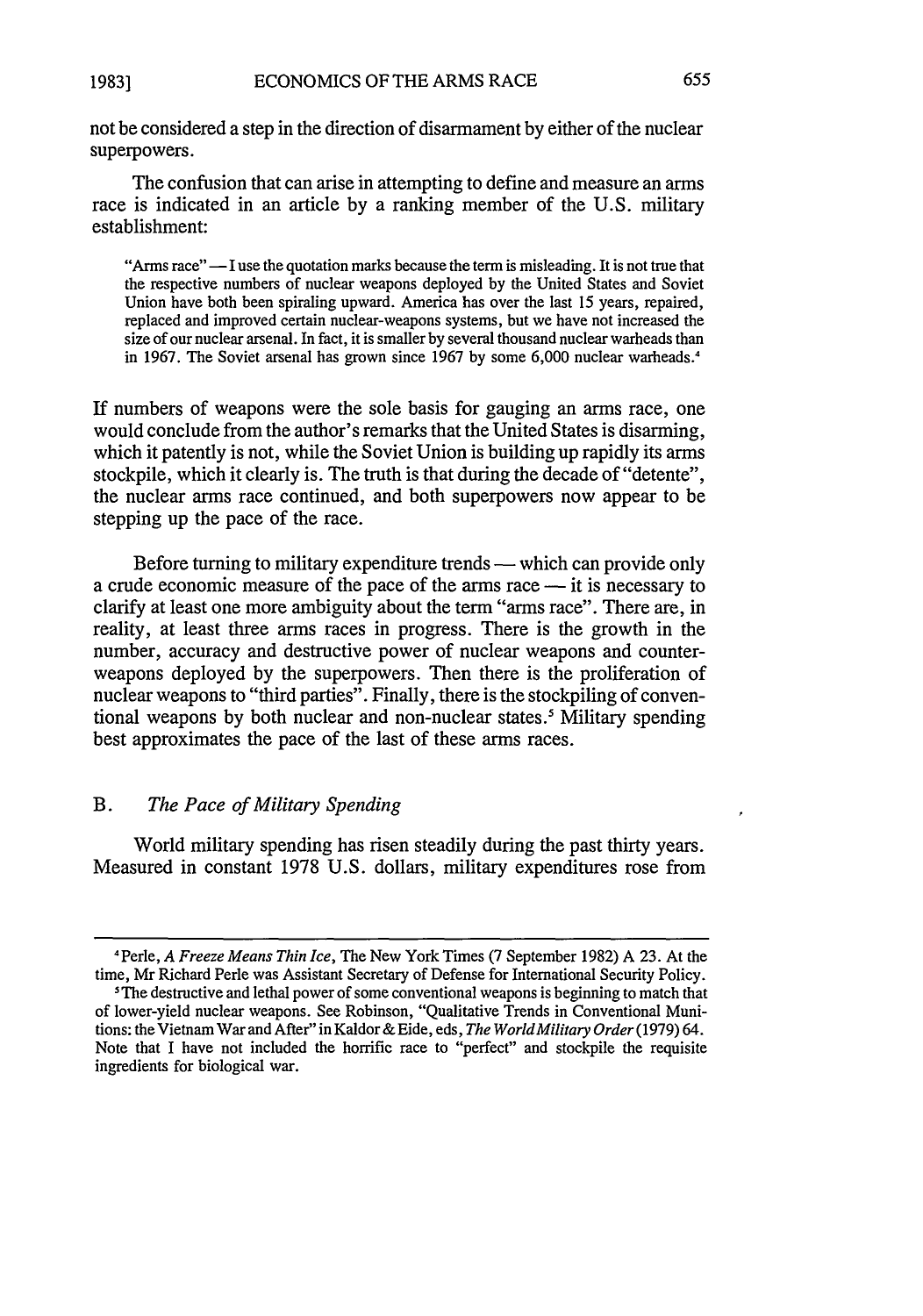\$134 billion in 1950 to \$446 billion in 1979.<sup>6</sup> Currently between 4.5 and 5.5 *per cent* of world Gross National Product is absorbed by the military.7 More than half of the world total is accounted for by the U.S.A. and the U.S.S.R. However, military expenditures by developing countries are increasing at a more rapid rate than in the developed nations,<sup>8</sup> a fact accounted for in good part by the very large increase in military spending by Middle Eastern states during the last fifteen years.<sup>9</sup>

Despite the rise in world military spending, its relative "economic importance", as a *per cent* of GNP, has been declining, at least until very recently. During the 1970s, world military expenditures fell steadily from 6.1 to 5.3 *per cent* of world GNP. **1 <sup>0</sup>**Almost all of the decline was accounted for by the relative decline in military spending among developed countries. In this, the United States led the way, with military expenditures declining, in *real*

<sup>8</sup>The income "elasticity" of military spending (which is equal to the percentage change in military expenditure divided by the percentage change in GNP) is much higher for developing than developed countries, but has been declining in both. Using figures from Sivard, *ibid.,* the elasticity was  $+.49$  (1960-70) and  $+.37$  (1970-78) in developed countries compared to **+** 1.77 (1960-70) and + 1.19 (1970-78) for developing countries. For the 1970s the ACDA figures for developed countries yield an elasticity of  $+$ . 39 which is comparable to the Sivard figure, but produces a lower figure for developing countries  $- + 0.89$ .

9As *aper cent* of GNP, military expenditures by Middle Eastern countries rose from 10,3 *per cent* in 1970 to 15.1 *per cent* in 1975 and remained at the latter level for the remainder of the 1970s.

**"In** 1960, world military expenditures as a *per cent* of world GNP were about *6.5 per cent* (ACDA estimates).

**<sup>6</sup>**See Stockholm International Peace Research Institute [SIPRI], *Yearbook 1980 [:J World Armaments andDisarmament* (1980). In 1982, world military spending was expected to reach \$650 billion U.S. current dollars or roughly \$500 billion constant 1978 dollars. See Palme, *supra,* note 1, *5.*

<sup>&</sup>lt;sup>7</sup>The chief uncertainty revolves around estimates of military spending by the Soviet Union. All major sources of information on world military expenditures reject outright the official Soviet figures which put annual military expenditures at between \$20 and \$25 billion in current U.S. dollars. However, there are important differences between the estimates which are employed by the United States Arms Control and Disarmament Agency [ACDA] and the International Institute for Strategic Studies [IISS] on the one hand, and the estimates made by SIPRI on the other. R. Sivard, *World Military and Social Expenditures* (1980) presents figures more in line with the SIPRI estimates. In the late 1970s, ACDA and IISS figures were about 50 *per cent* higher than the SIPRI and Sivard estimates that Soviet military expenditures were in the range of U.S. \$100 billion *per year*. One of the reasons why the ACDA figures, which are based on CIA estimates, are so much higher than those of SIPRI and Sivard, is that the former base their figures on estimates of what it would cost in the United States to produce the military goods and services it is estimated that the U.S.S.R. has produced in a given year. For a good discussion of the problems of comparing the CIA-ACDA estimates of Soviet military expendi**ture** with figures for NATO countries, or in making comparisons over time, see SIPRI, *Yearbook 1979 [:JWorld Armaments and Disarmament* (1979) 28-32.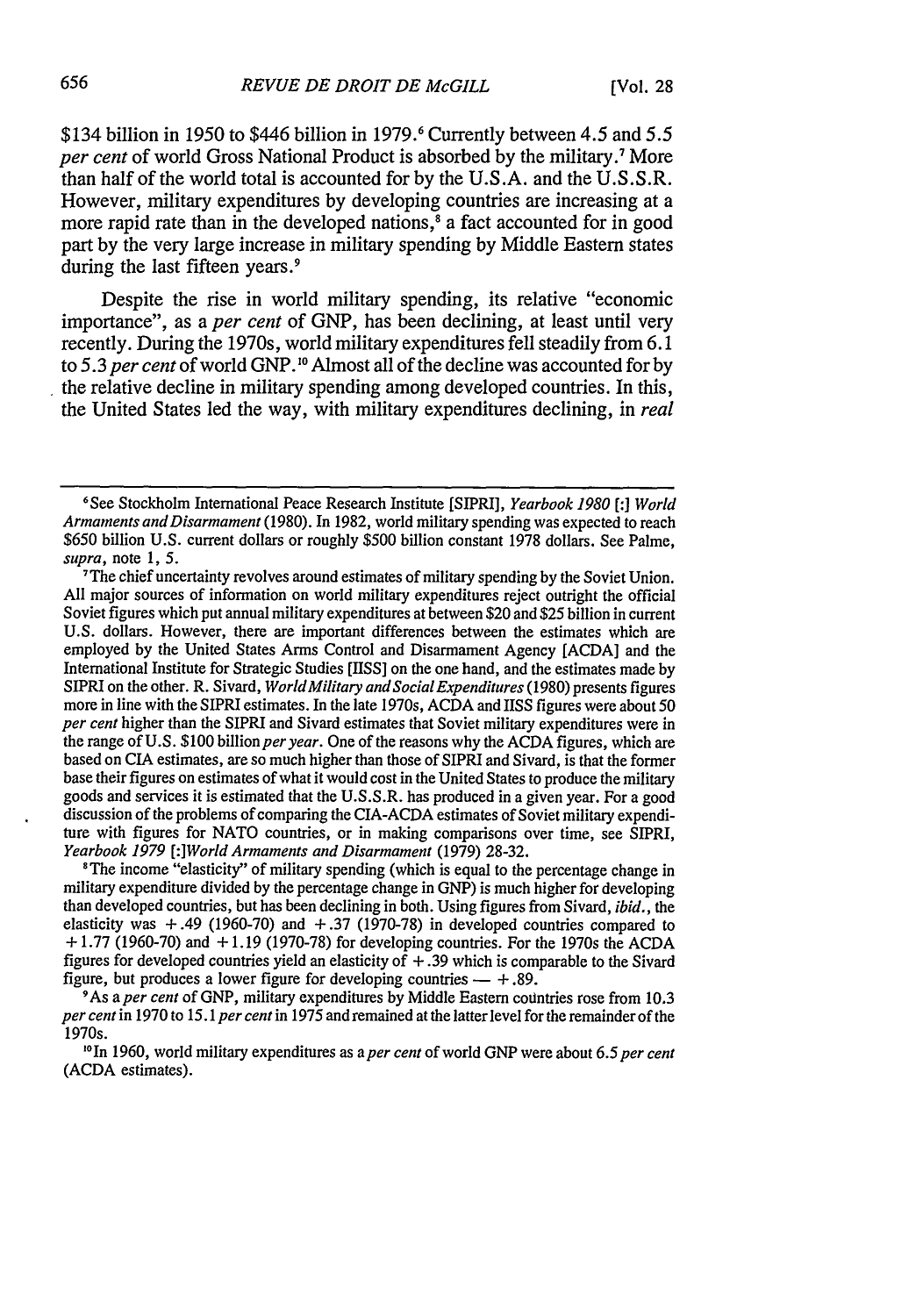terms, by about *14per cent* between 1970 Vietnam War levels and **1979.11** As a result, American military expenditures fell from about 8.0 *per cent* to 5.2 *per cent* of GNP over the decade.<sup>12</sup> The decline in military expenditures [ME] as a proportion of central government expenditures [CGE] was even more dramatic. In 1970, the ratio of ME to CGE was roughly one third in both developed and developing countries. By 1979, the ratio was just above a fifth in both types of countries, with rapidly rising social welfare expenditures on health, education and income maintenance filling much of the gap left by the relative decline in military expenditures. For the United States, the ratio of ME to CGE fell from 50 *per cent* in 1960 to under 25 *per cent* in 1980.

However, as the 1970s came to a close there were signs of a step-up in military spending, particularly among the superpowers — a rise confirmed in the first two years of the 1980s. In the United States, the Reagan Administration's stated objective is a nine *per cent* increase in real spending on the military, which will raise the U.S. ME to GNP ratio from 5.5 in 1981 to 6.8 *per cent* in 1985. Both the U.S. and the U.S.S.R. blame each other for the turn-around, but the real reasons are undoubtedly complex, being at least partly embedded in new technology and in the perceived need to "modernize" existing arms stockpiles. In any event, the sharp rise in the United States defence budget and the heavy commitment of the Soviet Union to its military establishment are beginning to weigh heavily on both economies. In the case of the Soviet Union, the lack of economic slack and a declining rate of growth make all the more obvious the economic drain on the civilian economy caused by a large and growing defence establishment.<sup>13</sup> In the United States, the sharp *change* in the level of defence expenditure and the method *of financing* the current huge federal government budget deficits to which the rise in military spending and Reagan tax cuts have contributed about equally, por-

**<sup>13</sup>The governments of both the U.S.S.R. and the U.S.A. are well aware of this fact and some** experts on both sides suggest, or at least hint at the possibility, that the American build-up is aimed partly at producing economic exhaustion in the U.S.S.R. See United States Arms Control and Disarmament Agency, *World Military Expenditures and Arms Transfers 1970- 1979* (1982) 19-25; Konobeyev, *The Capitalist Economy and the Arms Race* [1980] Int'l Affairs [Moscow] 192 (No. 8).

**<sup>&</sup>quot;On** this point, ACDA and SIPRI figures agree-with the latter actually indicating a larger decline. During the same period, U.S.S.R. spending on the military is estimated to have risen by 14.3 *per cent* (SIPRI) and 30.4 *per cent* (ACDA). The continued rise in real military spending by the Soviets during "detente" is one of the stated reasons for the current United States military build-up. It should be noted, however, that since 1976, the first year in which the United States was no longer involved in Vietnam fighting, real military spending by the U.S.A. has been rising. Thus much, if not all, of the decline in U.S. real military spending in the 1970s is probably attributable to the phasing down and eventual conclusion of the Vietnam War.<br><sup>2</sup> See Table 1 which also includes figures for Canada, the Soviet Union and NATO Europe.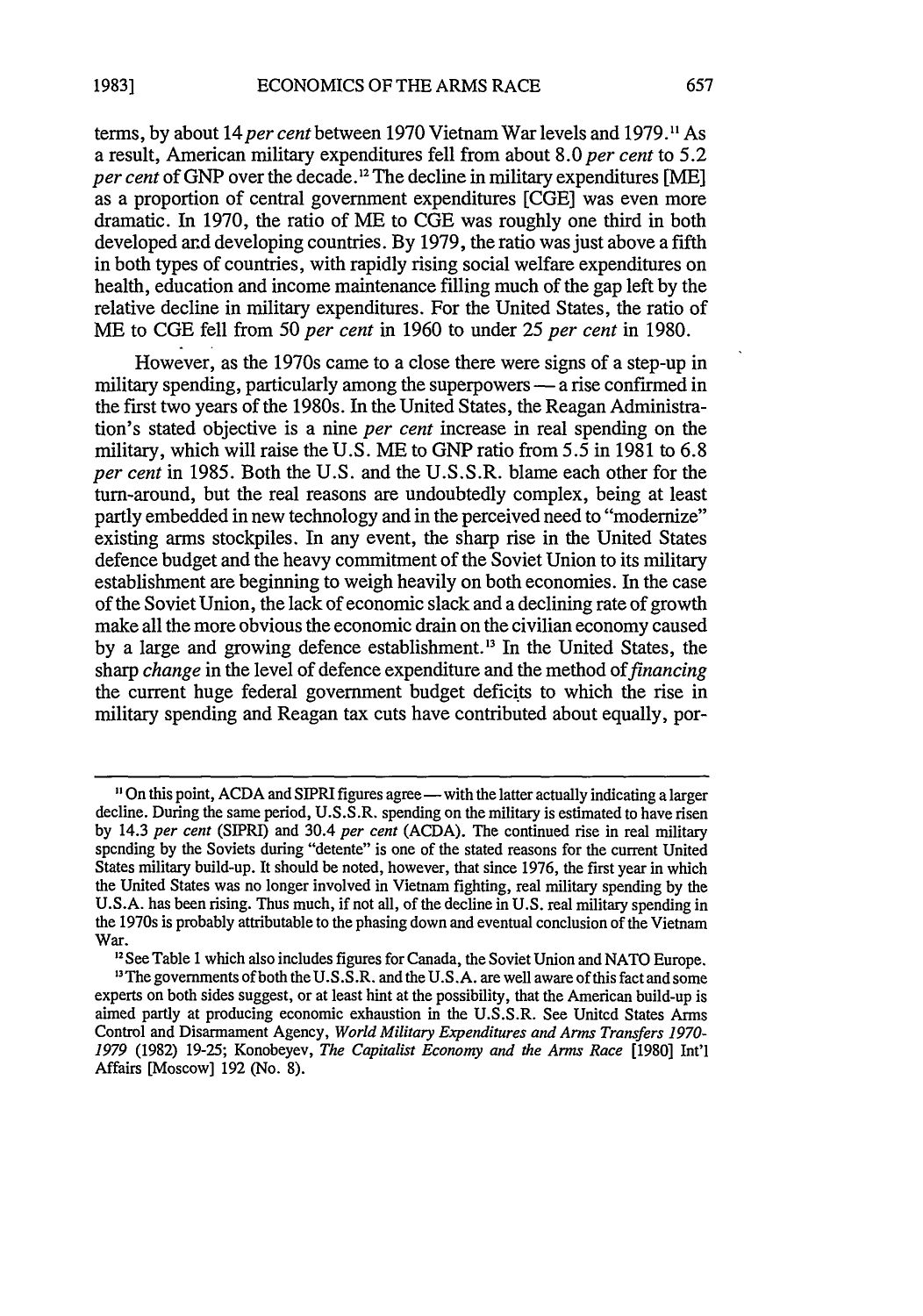| (1)  |                  | (2)<br>United       | (3)                 |      | (4)<br>Soviet      | (5)<br>NATO         |
|------|------------------|---------------------|---------------------|------|--------------------|---------------------|
| Year |                  | States <sup>a</sup> | Canada <sup>b</sup> |      | Union <sup>e</sup> | Europe <sup>d</sup> |
| 1950 | 5.1              |                     | 2.6                 |      |                    |                     |
| 1955 | 10.2             |                     | 6.3                 |      |                    |                     |
| 1960 | 9.0              |                     | 4.2                 | 12.4 |                    |                     |
| 1965 | 7.6              |                     | 2.9                 | 12.8 |                    |                     |
| 1970 | 8.0              | (7.9)               | 2.4                 | 12.0 | (14.7)             | 3.7                 |
| 1971 | 7.1              | (7.0)               | 2.2                 | 9.7  | (14.3)             | 3.7                 |
| 1972 | 6.7              | (6.6)               | 2.1                 | 9.6  | (14.4)             | 3.7                 |
| 1973 | 6.0              | (6.0)               | 1.9                 | 9.0  | (14.0)             | 3.6                 |
| 1974 | 6.1              | (6.1)               | 1.9                 | 8.7  | (14.0)             | 3.6                 |
| 1975 | 6.0              | (5.9)               | 1.9                 | 10.3 | (14.1)             | 3.7                 |
| 1976 | 5.4              | (5.3)               | 1.8                 | 9.9  | (14.3)             | 3.6                 |
| 1977 | 5.3              | (5.3)               | 1.9                 | 9.5  | (14.0)             | 3.6                 |
| 1978 | 5.1              | (5.1)               | 2.0                 | 9.2  | (14.1)             | 3.6                 |
| 1979 | 5.2              | (5.2)               | 1.8                 | 9.1  | (14.4)             | 3.6                 |
| 1980 | 5.2              |                     | 1.8                 |      |                    |                     |
| 1981 | 5.5              |                     | 1.8                 |      |                    |                     |
| 1982 | 5.9 <sup>°</sup> |                     |                     |      |                    |                     |
| 1983 | 6.3 <sup>°</sup> |                     |                     |      |                    |                     |

#### **TABLE 1 MILITARY EXPENDITURES [ME] AS A PERCENTAGE OF GROSS NATIONAL PRODUCT [GNP]**

Figures from two sources are shown. The first column is taken from Stockholm International Peace Research Institute [SIPRI], *Yearbook* (1980) and (1981). The second column in parentheses is from the United States Arms Control and Disarmament Agency [ACDA], *World Military Expenditures and Arms Transfers 1970-1979* (1982) and is provided for fair comparison with the figures in columns (4) and (5).

**b** SIPRI, *ibid.*

SIPRI, *ibid.,* for the figures in the first column. United States ACDA, supra, note a, for the figures in parentheses in the second column.

**d** United States ACDA, *ibid.*

**I** Estimates derived from *Budget of the United States Government,* Fiscal Year 1983.

tend a combination of cost-increasing bottlenecks in military-related industries and general deflation, in output as well as prices, in the economy as a whole. This is a subject to which we shall return later.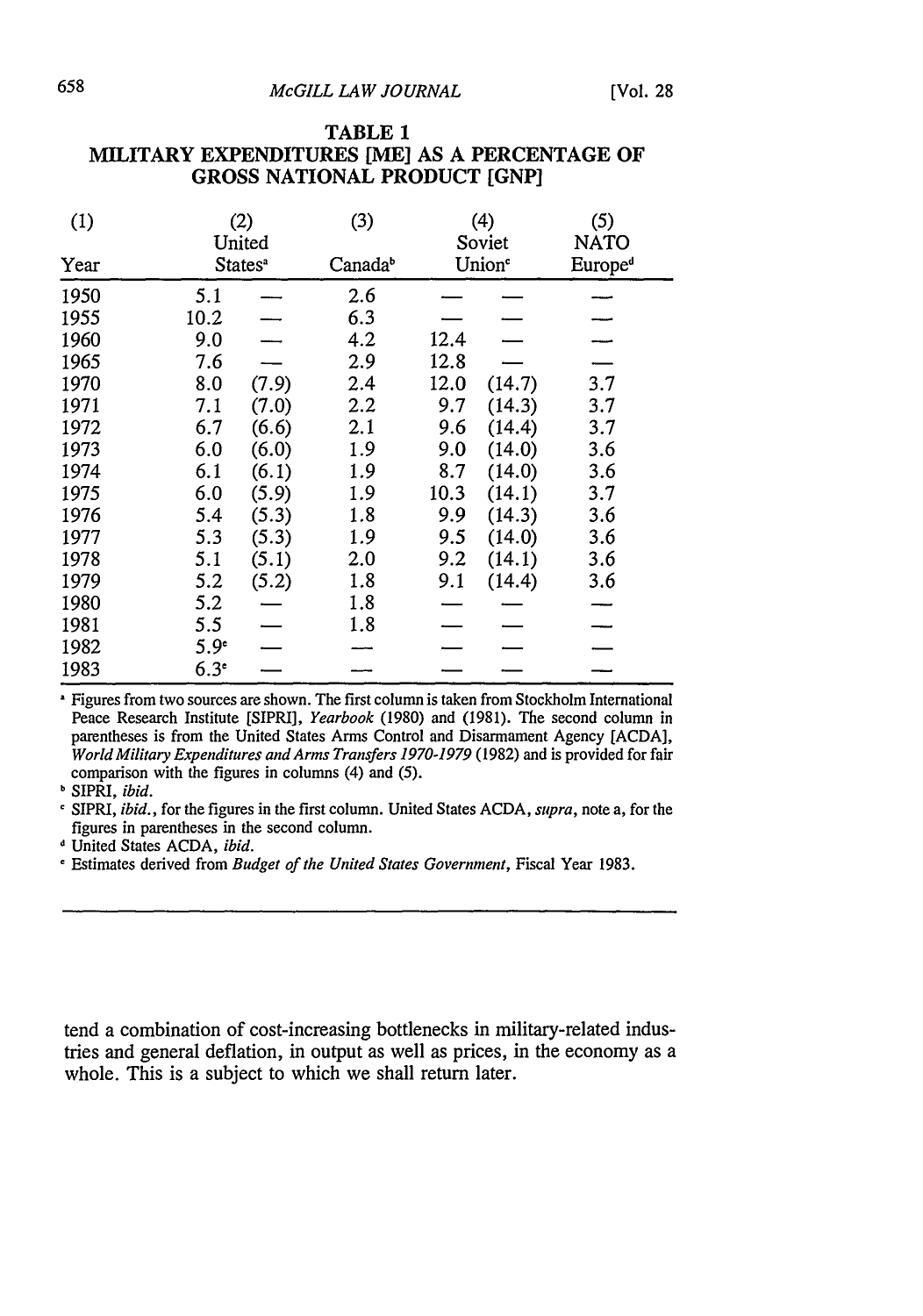#### ECONOMICS OF THE ARMS RACE **1983]**

## **II. The Impact of the Arms Race on the Economy**

There are two major ways in which an arms race affects the economy. First, where arms races involve high levels of defence spending, the way in which that spending is financed can affect such economic aggregates as inflation, output and employment. In addition, if there is a sharp change in the level of defence spending, however financed, it can have dislocating effects on the economy because the additional spending tends to be concentrated in a few industries and sectors of the economy. Second, modem arms races are highly technological in character. As a result, arms races often result in an absorption of highly skilled and specialized resources such as engineers, scientists, computer experts, and Research and Development facilities, which might otherwise have been employed more constructively in civilian industries. While there are undoubted spillovers from military research and development into civilian uses, as for example in aircraft, computer, satellite, and communications technology, the employment in United States defencerelated work of 19, 22, 38, 54 and 59 *per cent* of all machinists, electrical engineers, physicists, aircraft mechanics, and aeronautical engineers, respectively, represents a real cost which could affect adversely productivity and economic growth. 4 This said, what are the consequences of the arms race for the economic indicators by which we generally measure the health of the economy?

659

### A. *Inflation*

Military spending, *per se,* is not inherently inflationary. A dollar spent on military goods and services is not economically unlike a dollar spent on other goods and services such as education and health. While it is sometimes argued that military expenditures are inflationary because they are contracted on a "cost-plus" basis  $-$  with little control over rising costs  $-$  such behaviour, if common, produces only once-and-for-all increases in the prices of a subset of all goods and services. By contrast, inflation is a *continuous* increase in the price level, affecting the prices of all goods and services. For inflation to proceed the money supply must expand. This fact implies that it is the method by which military expenditures are *financed* which may make them inflationary. When military expenditures, or other government expenditures, are financed fully by taxes, the withdrawal of spending power from the private sector offsets the increase in spending by government.<sup>15</sup> However, if

<sup>,4</sup> See Palme, *supra,* note 1, 10. See also Nelson, *TheImpact ofArms Reduction on Research and Development* (1963) 53 Am. Econ. Rev. 435 (Papers and Proceedings).

<sup>&</sup>quot;However, the balanced budget theorem in economics suggests that the increase in taxes may have to exceed the increase in spending if the two are to be economically, as opposed to budgetarily, offsetting.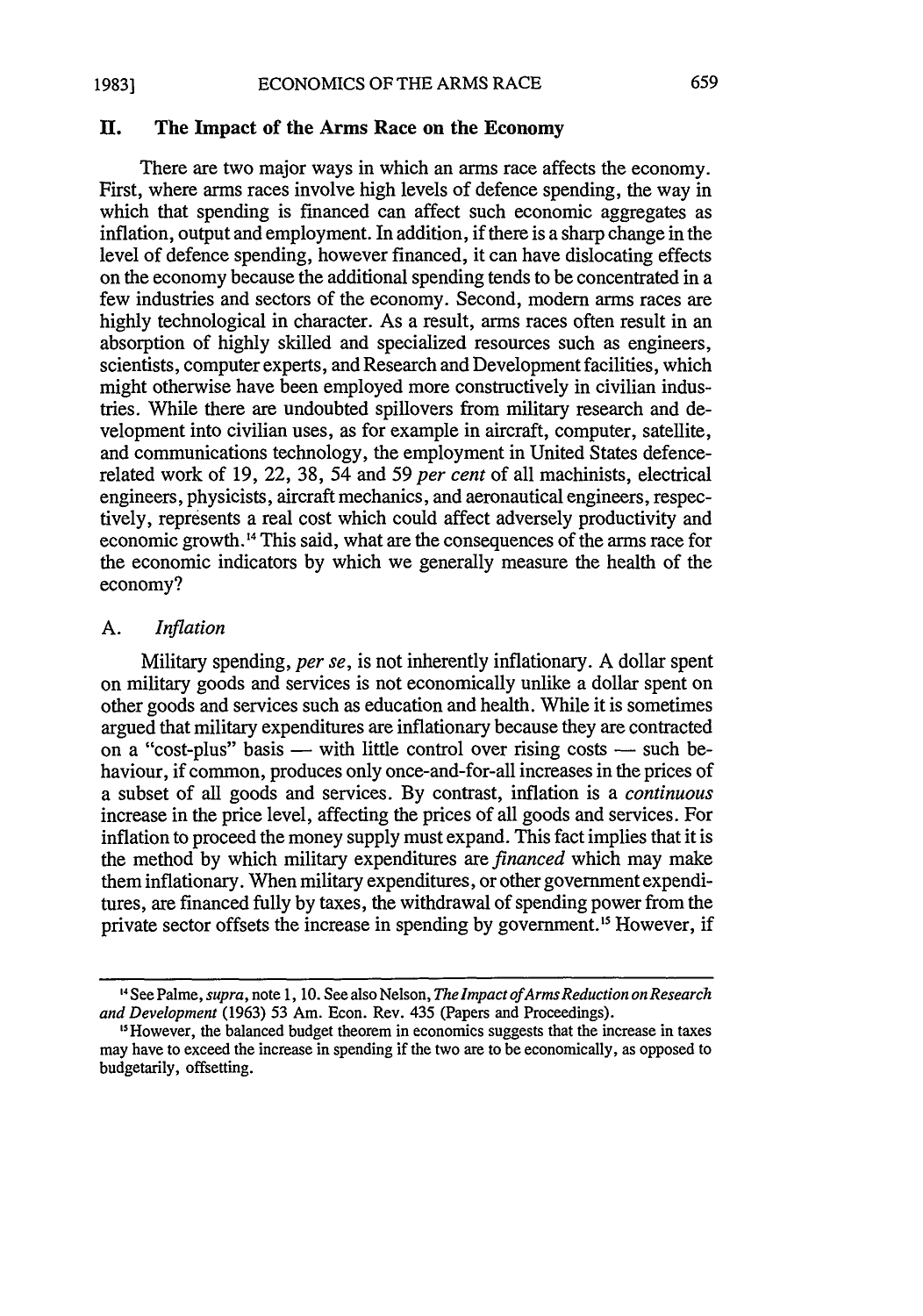government expenditures are at least partially *deficit* financed, and the deficit is "monetized", that is, the government bonds issued by the Treasury in order to cover the deficit find their way into the hands of the Central Bank, the government spending will be inflationary. Only if military spending is more likely to be money-financed than are other kinds of government expenditures is it legitimate to say that military expenditures tend to be especially inflationary.

Moreover, under certain circumstances, even deficit financing need not be inflationary. If large deficits are financed by dumping billions of dollars of government bonds into the capital markets, with little or no increase in the money supply, real interest rates will be driven up, and both investment by firms and interest-elastic spending by households and governments will fall as a result. The net effect may be economic contraction of a sufficient magnitude to cause the inflation rate to *fall.* The Reagan Administration's policy of large tax cuts, tight control over the money supply and increased military expenditures is an example of this process in operation. This combination of policies has produced large government budget deficits, unprecedentedly high real rates of interest and severe economic contraction, but the United States inflation rate has fallen from 12 *per cent* annually to under *5 per cent* in little over a year.<sup>16</sup>

Historically, inflation and wars have often coincided. However, the inflation of the 1970s occurred when government spending was rising, not primarily as a result of military outlays, but because of rapidly rising expenditures on social welfare including health, education and income maintenance programmes. Table 2 shows that despite the relative decline in military spending, the 1970s was — for the United States, as for many other nations a period of rising government budget deficits and inflation.

#### B. *Economic Growth*

Sometimes it is suggested that high rates of military spending inhibit growth. This view is based on three arguments. First, it is argued that military spending is "unproductive" — adding nothing to an economy's potential, while absorbing scarce resources. But this view overlooks the fact that, like consumption spending, military spending may give "utility" in the form of added security. In the absence of a supranational police force capable of maintaining international peace, victims of aggression, as well as aggressors, will spend large sums to protect their well-being which, in addition to tangible forms of wealth, includes such intangibles as the nation's "way of life" and "honour".

<sup>&</sup>lt;sup>16</sup>The fear is that *eventually* large budget deficits will have to be monetized in order to "stimulate" the economy, and that the result will be increased inflation.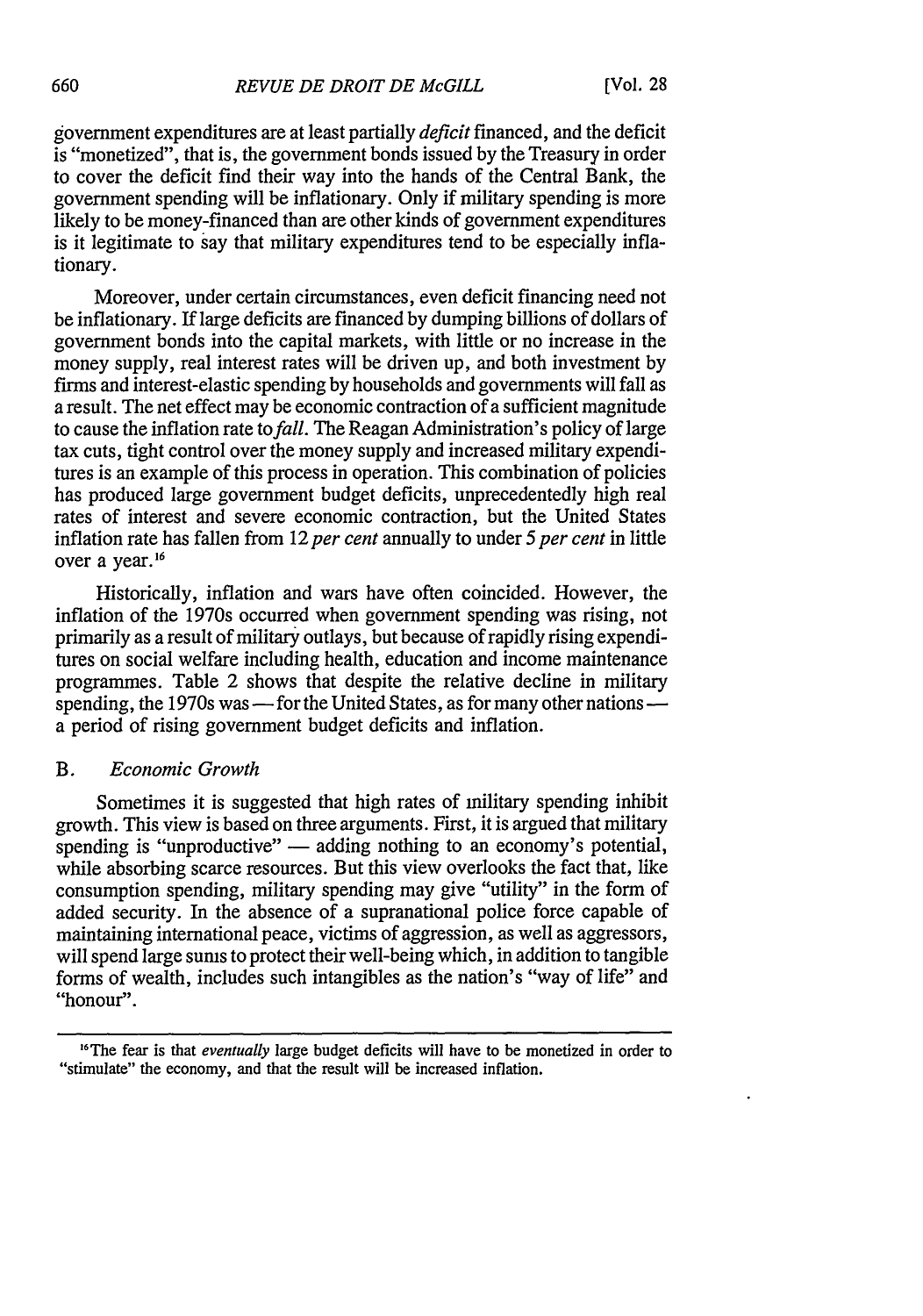TABLE 2

#### **UNITED STATES DEFENCE SPENDING AND** INDICES OF **ECONOMIC** PERFORMANCE (2) Defence Outlays as **%** of GNP<sup>b</sup> 9.3 **(3)** (4) Federal Budget Inflation Deficit Rate<sup>c</sup> (Surplus)<sup>d</sup> 1.6 (0.3) *(5)* Deficit (Surplus) as **%** of GNP' (0.6) (6) Productivity Growth Rate<sup>r</sup> 1.6 (1)

|      | as %                | Inflation         | Deficit       | as %                | Growth           |
|------|---------------------|-------------------|---------------|---------------------|------------------|
| Year | of GNP <sup>b</sup> | Rate <sup>c</sup> | $(Surplus)^d$ | of GNP <sup>e</sup> | Ratef            |
| 1960 | 9.3                 | 1.6               | (0.3)         | (0.6)               | 1.6              |
| 1965 | 7.6                 | 1.7               | 1.6           | 0.2                 | 3.8              |
| 1966 | 7.9                 | 2.9               | 3.8           | 0.5                 | $3.2\phantom{0}$ |
| 1967 | 9.1                 | 2.9               | 8.7           | 1.1                 | 2.0              |
| 1968 | 9.7                 | 4.2               | 25.2          | 3.0                 | 3.3              |
| 1969 | 9.0                 | 5.4               | (3.2)         | (0.4)               | 0.2              |
| 1970 | 8.4                 | 5.9               | 2.8           | 0.3                 | $0.7\,$          |
| 1971 | 7.7                 | 4.3               | 23.0          | $2.2\,$             | 3.3              |
| 1972 | 7.0                 | 3.3               | 23.4          | 2.1                 | 3.5              |
| 1973 | 6.1                 | 6.2               | 14.8          | 1.2                 | 1.9              |
| 1974 | 5.8                 | 11.0              | 4.7           | 0.3                 | (3.0)            |
| 1975 | 5.8                 | 9.1               | 45.2          | 3.1                 | 2.1              |
| 1976 | 5.5                 | 5.8               | 66.4          | 4.0                 | 3.5              |
| 1977 | 5.4                 | 6.5               | 44.9          | 2.4                 | 1.9              |
| 1978 | 5.1                 | 7.7               | 48.8          | 2.3                 | 0.5              |
| 1979 | 5.1                 | 11.3              | 27.7          | 1.2                 | (0.9)            |
| 1980 | 5.2                 | 13.5              | 59.6          | 2.3                 | (0.3)            |
| 1981 | 5.5                 | 10.3              | 57.9          | 2.0                 |                  |
| 1982 | 5.8 <sup>s</sup>    | $7.6^{\rm s}$     | 110.0         | $3.5^s$             |                  |
| 1983 | 6.3 <sup>s</sup>    | $6.0$ s           | $180.0*$      | 5.38                |                  |

Sources: *Economic Report of the President 1980; Economic Report of the President 1981;* and United States Congress, *Congressional Quarterly,* 13 February 1982, 228,230,234, and 444.

 $\overline{P}$  Fiscal year; Outlays = Expenditures + Net Lending.

'Percentage change in CPI year over year.

Fiscal year; in billions of dollars.

Fiscal year.

Rate of growth (decline) of output *per* man hour in private business sector.

Estimated.

A second, more convincing, argument is that high levels of government military spending will reduce growth to the extent that resources are absorbed, at least partially, at the expense of capital formation. The issue here is the possible "crowding out" of investments which would otherwise have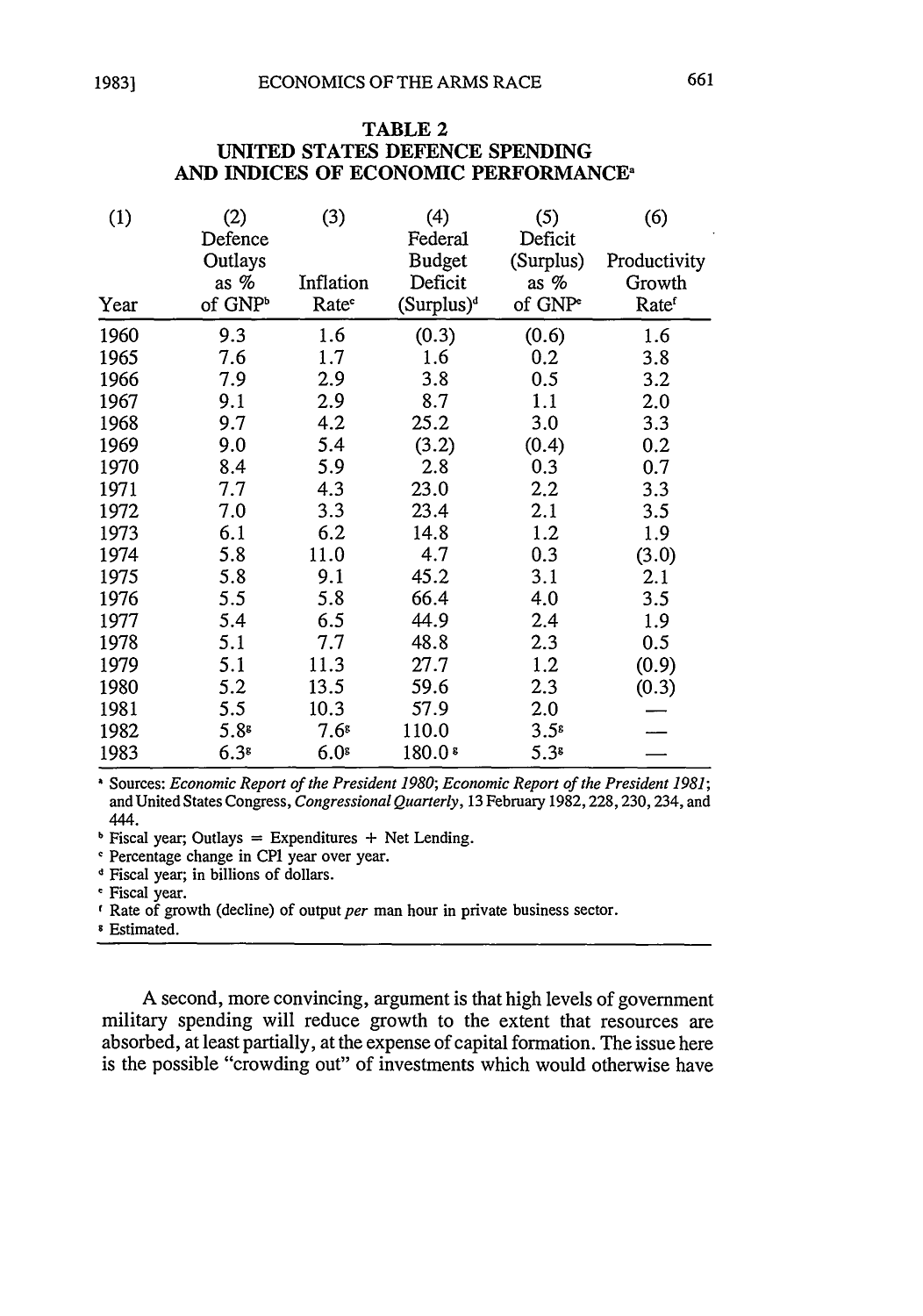been made. Note, however, that the potential for increasing government expenditures to crowd out private sector investment is not limited *t6* military expenditures. In principle it applies to all kinds of government spending, with the *actual* tendency to crowd out depending upon how close the economy is to full employment and on how spending is financed.

A third way in which the level of military spending may affect economic growth, even in cases where there is no "crowding out" of investment, is through its potential' impact upon the pace of technological change. If a large portion of a nation's best "brains" and research efforts is devoted to military rather than civilian purposes and if these investments have little or no spillover into non-military uses, the long term rate of economic growth could be reduced. But there is no necessary inverse relationship between military spending and economic growth. The high rates of economic growth experienced by many industrial nations in the 1950s and 1960s occurred in an era when peacetime military spending as a proportion of GNP was at historic heights. Moreover, there were undoubted spillovers from military research and development into civilian uses in such fields as aeronautics, space, telecommunications, and computers. Now that economic growth seems to have slowed down, and there exists an unexplained decline in productivity, some observers have suggested that one explanation may lie in a decline in the spillover potential from current military-related research and development.<sup>17</sup>

While the *level* of defence spending is not inherently growth-reducing or inflationary, a large *change* in the defence budget can pose serious problems. A \$25 billion increase in defence and research and development procurement represents only 1 *per cent* of United States GNP, but a very large increase in the output of industries supplying defence, such as manufacturers of aircraft, ordnance and communications equipment. Thus, a rapid rise in military spending requires an abnormally large and rapid expansion of a relatively small set of industries. The likely result is bottleneck cost increases as the prices for particular materials and components and the wages and salaries of persons with required labour skills are bid up. For example, whereas in the Korean and Vietnam War build-ups, much of the additional spending was on personnel as the armed forces expanded rapidly, the current American buildup is concentrated on procurement and research and development. It is estimated that over the five year period 1981-86, the *real* volume of military procurement will rise by 80 *per cent.* This was expected to increase the Pentagon's non-personnel budget from 5.9 to 10.0 *per cent* of goodsproducing GNP - defined as GNP minus services, even before taking account of the depressing effect upon GNP of the recent recession in the

<sup>&</sup>quot;See Palme, *supra,* note **1,** 14-5. See also, *supra,* Table 2 for figures on the decline in productivity.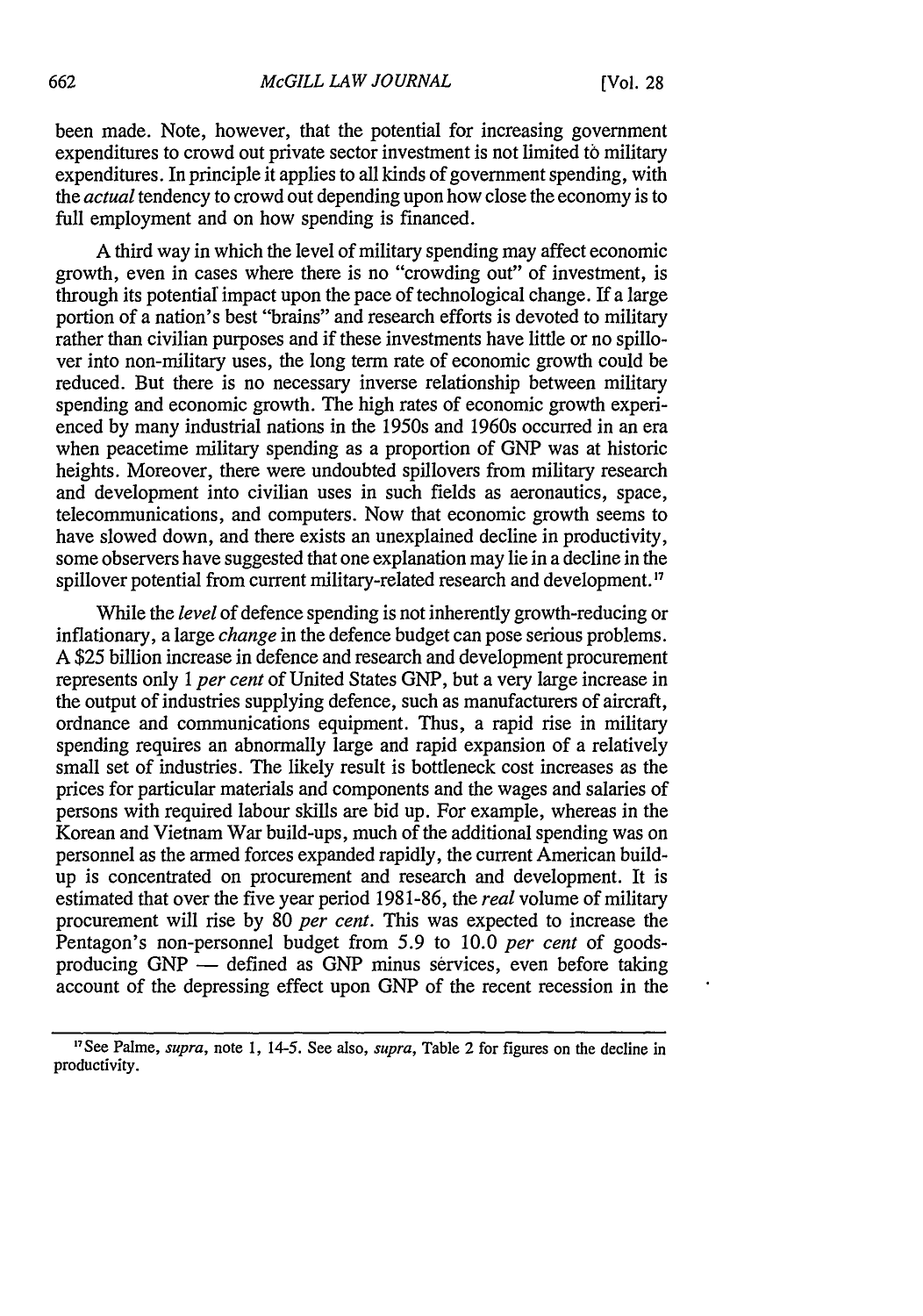ECONOMICS OF THE ARMS RACE **1983]**

United States.'" By comparison, during the Vietnam build-up, non-personnel outlays as a *per cent* of GNP minus services rose by 2.7 percentage points from 7.9 to 10.6 *per cent.* If it were not for the recent deep recession, with substantial idle resources, the United States military expansion would be especially prone to bottlenecks, with potential inflationary implications.

#### C. *Employment*

In a period of high unemployment, there is a natural interest in how the arms race affects employment. Does the arms race raise employment and reduce the unemployment rate? Or does the arms race, in some complex manner, actually reduce employment and raise the rate of unemployment? In other words, were high post-war levels of military spending an important factor in the generally low post-war unemployment picture? Is military spending a curb on investment and long run economic growth and thereby a contributor to *rising* unemployment rates in the past decade? One can find proponents for each of these views, but most economists probably would not be found in either camp.

After World War II brought an end to the Great Depression, some skeptics of capitalism argued that high levels of military spending — even war itself — were *necessary* if capitalist countries were to maintain reasonably full employment. The supposed analytical basis for this view was J. M. Keynes' concern that, without periodic large injections of government expenditures, the inherent economic instability of modern economies, resulting, he thought, from volatile investment demand, would cause periods of substantial unemployment. But even if one accepts the argument that capitalist economies are inherently unstable and most economists today would not, we may ask, why are *military* expenditures necessary? Why not some other form of government expenditure? The answer, which became popular in some circles around the time of the Vietnam War, was that only military expenditures could receive sufficient *political* support as an employmentgenerating government policy.<sup>19</sup> But this argument lacks cogency because the growth in *government* expenditures on health, welfare and education has far outstripped the growth in government spending on the military.

An alternative view is that high levels of government spending absorb real resources, that the taxes necessary to finance these expenditures have been collected at the expense of investment as well as consumption. More-

**<sup>&</sup>quot;** See Schultze, *Economic Effects of the Defense Budget* (1981) 18 Brookings Bull. 1, 4. 19See Reich, *Does the U.S. Economy Require Military Spending?* (1942) 62 Am. Econ. Rev. 296 (Papers and Proceedings).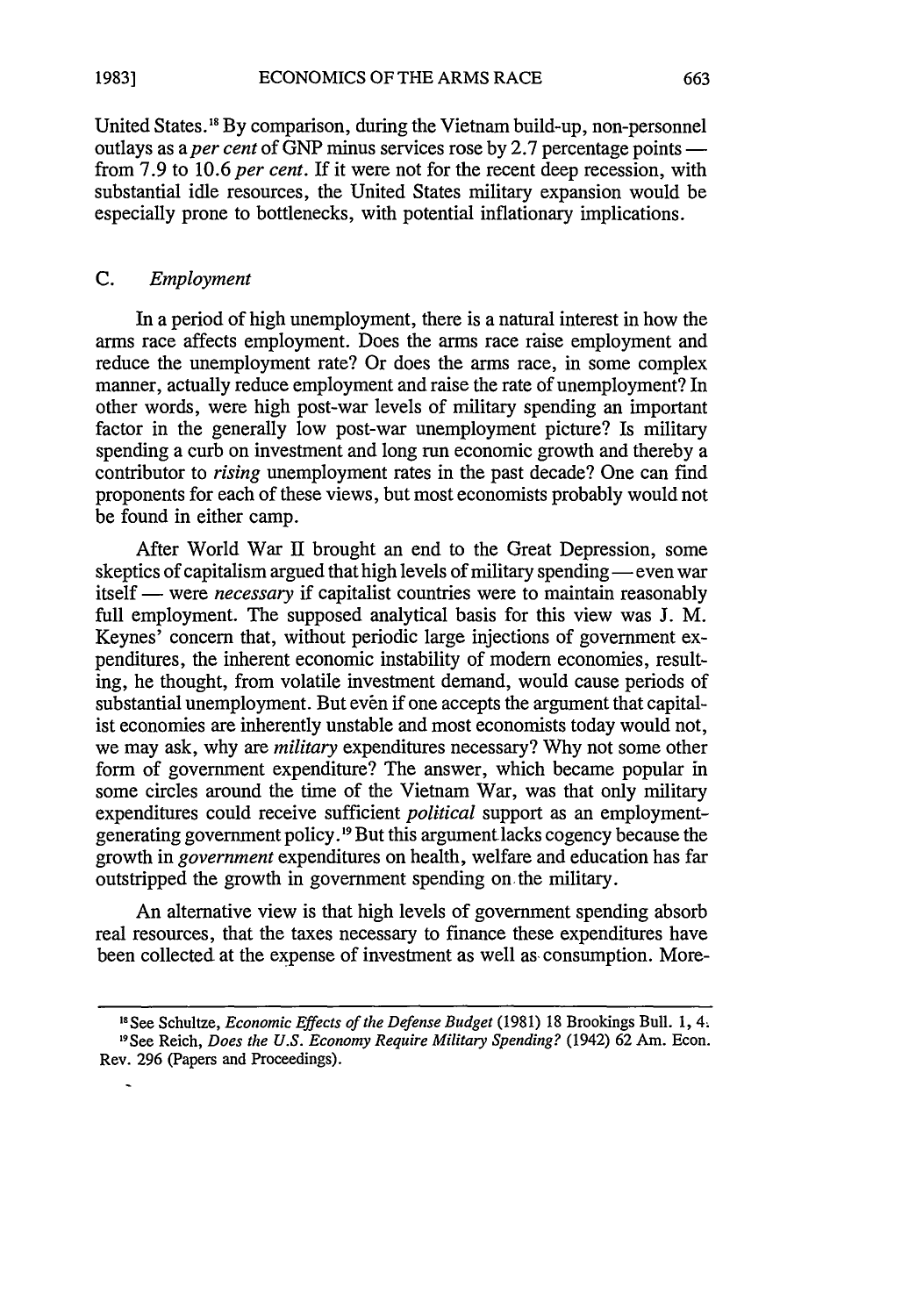over, if spillovers from military research and development into civilian uses are limited, productivity increase may be reduced, and so may a nation's comparative advantage in, and ability to export, high technology items.20 Accordingly, if the arms race reduces investment and productivity growth, it will tend to reduce the long term rate of economic growth. In turn, a decline in economic growth will tend to raise unemployment, particularly if wages are unable to adjust downward. The unemployment impact will be all the greater during a period of rapid labour supply growth as has been the case in the last decade or two, as the post war "baby boom" came of working age, and married women moved in large numbers from the home into the labour market.

While there is some evidence from cross-national comparisons that high levels of military spending are associated with lower rates of investment and productivity growth,<sup>21</sup> the plausibility of *causal* connection is weakened by the inability to provide a coherent explanation as to why the same effects would not be produced by other forms of government expenditure. One could argue just as plausibly that it is the substantial growth in the relative as well as the absolute size of government in the past two decades that has begun to have an adverse impact on the growth of private sector investment, output and employment. Because it is civilian - particularly social welfare-related expenditures - rather than military expenditures which have accounted for most of the growth in government spending, one might, with greater justification, look to the former rather than the latter as a potential source of drag on the economy.

While the argument that a high level of military spending is *necessary* to the maintenance of full employment, or alternatively, that large military expenditures are inherently employment-reducing, lacks plausibility, $^{22}$  it is true nevertheless that employment in a given locale or region may be quite dependent on defence expenditures **2** and that *changes* in defence spending may produce *cyclical* changes in the unemployment rate. The tendency for defence-related employment to be concentrated locally is an important phenomenon which would create obvious adjustment problems if ever a serious programme of disarmament were implemented.<sup> $34$ </sup> But the problems posed

<sup>&</sup>lt;sup>20</sup> See Rothschild, *Military Expenditures, Exports and Growth* (1979) 26 Kyklos 804. See, *e.g.,* Smith, *Military Expenditures and Capitalism* [1977] 1 CambridgeJ. Econ. 61; Palme, *supra,* note 1.

<sup>&</sup>lt;sup>22</sup>The arguments are contradictory as well.

<sup>&</sup>lt;sup>23</sup> E.g., Nova Scotia, Connecticut, Texas, California, and Massachusetts.

<sup>&</sup>lt;sup>24</sup> The impact of disarmament on the Canadian economy has been examined in depth by  $G$ . Rosenbluth, *The Canadian Economy and Disarmament,* rev'd ed. (1978) and by Bernard & Truchon, *Les retombdes iconomiques de l'effort militaire* **du** *Canada dans l'optique* **du** *disarmement* (1983) 28 McGill L.J. 684. For the impact of disarmament on the United States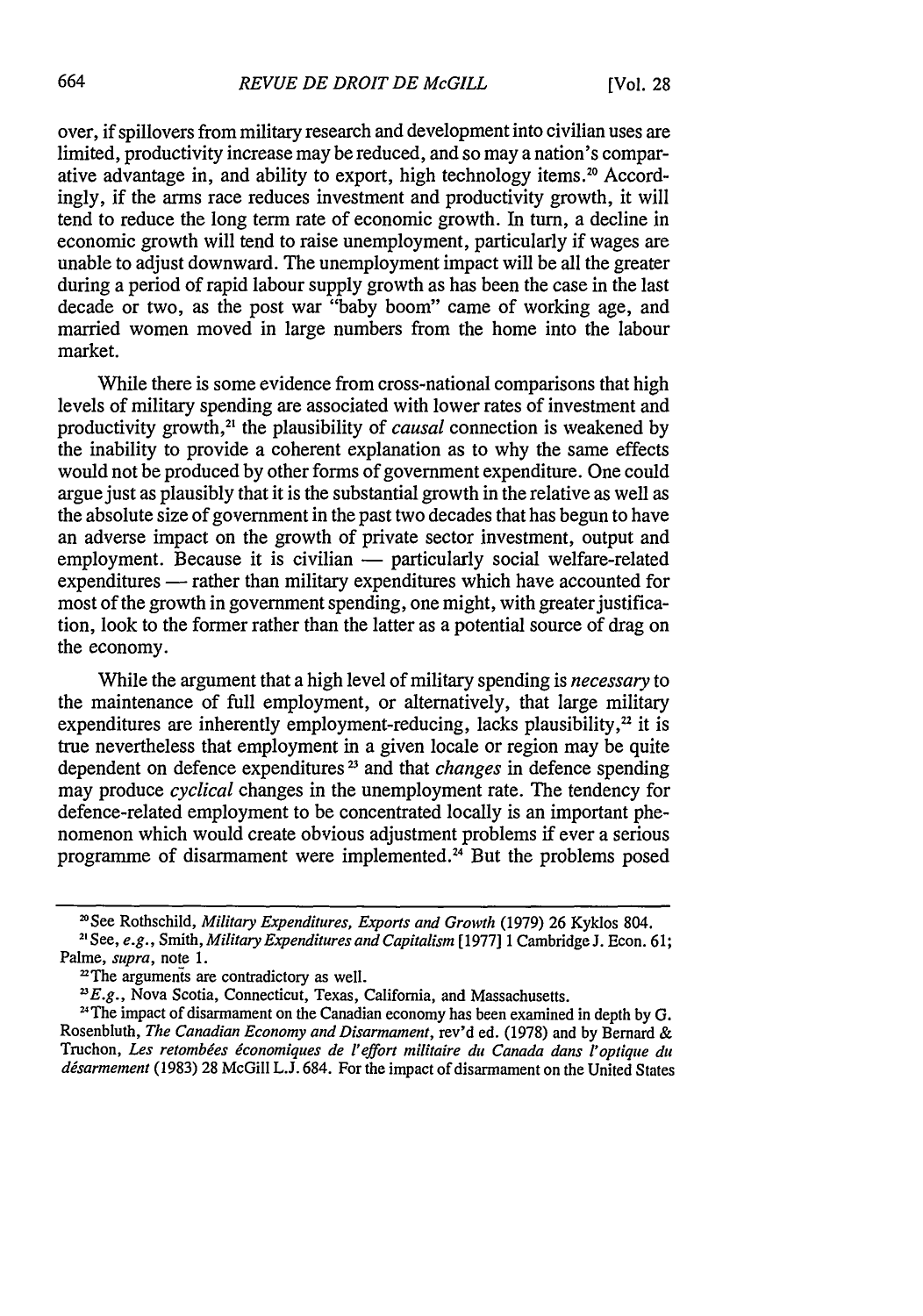| (1)  | (2)                                                | (3)<br>Defence-<br>Related<br>Civilian | (4)<br>Total                                   | (5)                                          | (6)                         |
|------|----------------------------------------------------|----------------------------------------|------------------------------------------------|----------------------------------------------|-----------------------------|
| Year | Department<br>of Defense<br>Personnel <sup>b</sup> | Employment<br>in Private<br>Sector     | Defence-<br>Related<br>Employment <sup>4</sup> | Total<br>Civilian<br>Employment <sup>®</sup> | Unemployment<br>Rate $(\%)$ |
| 1965 | 3.7                                                | 2.3                                    | 6.0                                            | 71.1                                         | 4.5                         |
| 1968 | 4.8                                                | 3.2                                    | 8.0                                            | 75.9                                         | 3.6                         |
| 1969 | 4.8                                                | 2.9                                    | 7.7                                            | 77.9                                         | 3.5                         |
| 1970 | 4.3                                                | 2.4                                    | 6.7                                            | 78.6                                         | 4.9                         |
| 1971 | 3.8                                                | 2.0                                    | 5.8                                            | 79.1                                         | 5.9                         |
| 1972 | 3.3                                                | 1.9                                    | 5.2                                            | 81.7                                         | 5.6                         |
| 1973 | 3.3                                                | 1.7                                    | 5.0                                            | 84.4                                         | 4.9                         |

#### **TABLE 3 UNITED STATES DEFENCE EMPLOYMENT LEVELS<sup>a</sup>**

**1** Source: Lynch, *Regional Impact of the Vietnam War* (1976) Q.J. Econ. and Bus. 37, 38.

1974 3.2 1.7 4.8 85.9 5.6

**b** In millions. Includes military personnel and Department of Defense civilian personnel. 'In millions. Includes persons employed by prime contractors and sub-contractors and persons providing supplies and services to the contractors.

 $\cdot$  In millions. Column (2) + Column (3).

In millions.

may be more political than economic. Adjustment to economic change is often rapid. For example, the sudden 44 *per cent* increase in Vietnam War procurement-related employment between 1965 and 1968 was followed just as rapidly by a 40 *per cent* drop between 1968 and 1971, with most of the increase and the subsequent contraction occurring in seven large midwestern industrial states.<sup>25</sup> The adjustment of labour supplies to changing demand seems to have taken place with a minimum of dislocation.

The United States is itself cyclically sensitive to substantial changes in defence spending. Table 3 shows the level of defence-related employment in the United States during the Vietnam War. At the height of the conflict, in 1968, defence-related employment reached 8 million persons, or 9.5 *per cent* of all employed persons. In Canada, the comparable figures for 1974 were 181,300 persons in defence-financed employment, or 2 *per cent* of the

economy, see W. Leontief, *Input-Output Economics* (1966). R. Bolton, *Defense Purchases and Regional Growth* (1966) has estimated the impact of United States defence spending on regional growth.

<sup>2</sup>See Lynch, *Regional Impact of the Vietnam War* (1976) 16 Q.J. Econ. and Bus. 37.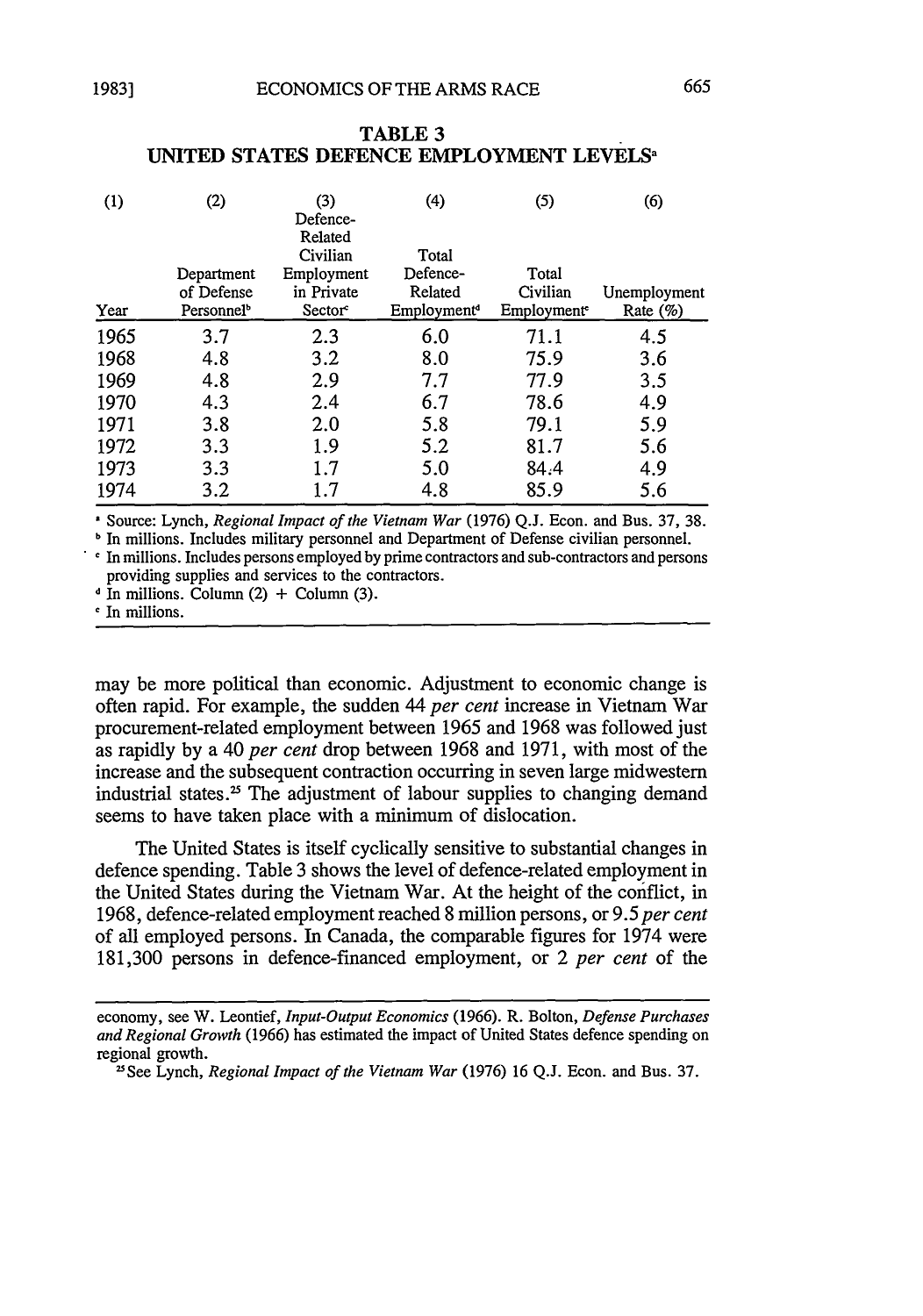employed labour force.<sup>26</sup> Table 3 also reveals that the Vietnam build-up resulted in a rise in defence-related employment of 2 million persons between 1965 and 1968 and a subsequent decline of 2.2 million persons between 1968 and 1971. As defence-related employment rose, the unemployment rate fell from 4.5 to 3.5 *per cent* during the period 1965-69, and as defence-related employment fell, the unemployment rate rose by 2.4 percentage points. While the defence expansion and contraction obviously contributed to the cyclical movements in the unemployment rate, it would be an error to overstate the direct military impact. The decline in the unemployment rate from 1965 to 1969 was due at least partly to the well-known "Kennedy" tax cut of 1964-65. Likewise, the rise in unemployment between 1969 and 1971 resulted, in good part, from restrictive monetary and fiscal policies put in place after it became clear that the failure to tax-finance the Vietnam War military build-up was producing inflationary strains on the United States, indeed world, economy.

At times of high unemployment, the cyclical sensitivity of employment to large changes in defence spending is sometimes used by proponents of increased defence spending as a means to foster political support for such spending. For example, with the American unemployment rate standing at over 10 per cent in the fall of 1982, some Reagan Administration officials saw a "silver lining", or perhaps a gold plated one, in the spiralling military budget. In an attempt to head off Congressional cuts in the defence budget, Caspar Weinberger, the United States Secretary of Defense, is reported to have said that "[y]ou get 35,000 more jobs for every extra **\$1** billion you spend on national defense".<sup>27</sup> Pentagon economists, tacking on the indirect employment impact of military spending, estimated the total employment effect of a one billion dollar increase in defence spending to be between 50,000 and 60,000 jobs. If the Reagan Administration gets its way, it is estimated by the developers of Pentagon economic models that, by 1987, military spending will account for 3.4 million industrial jobs compared to 2.2 million in 1982.<sup>28</sup>

However, any attempt to justify a step-up of defence spending solely on employment generating grounds is misguided. Unless the increased military hardware is justified in its own right, it obviously would be preferable to stimulate higher employment by producing goods and services that society really demands.<sup>29</sup> Moreover, as a number of analysts have pointed out,

<sup>&</sup>lt;sup>26</sup> See Rosenbluth, *supra*, note 24, xii-xiii. Input-output model figures for 1968 in Canada are not available.

<sup>2</sup>Silk, *Military Surge as Spur to Jobs,* The New York Times (17 September 1982) D 2. <sup>28</sup> See *ibid*. The Pentagon-economists used the input-output analysis developed by Professor

Wassily Leontief, *supra,* note 24.

<sup>&</sup>lt;sup>29</sup> Of course, Mr Weinberger stressed that the increase in defence spending was needed in order to respond to the Soviet threat.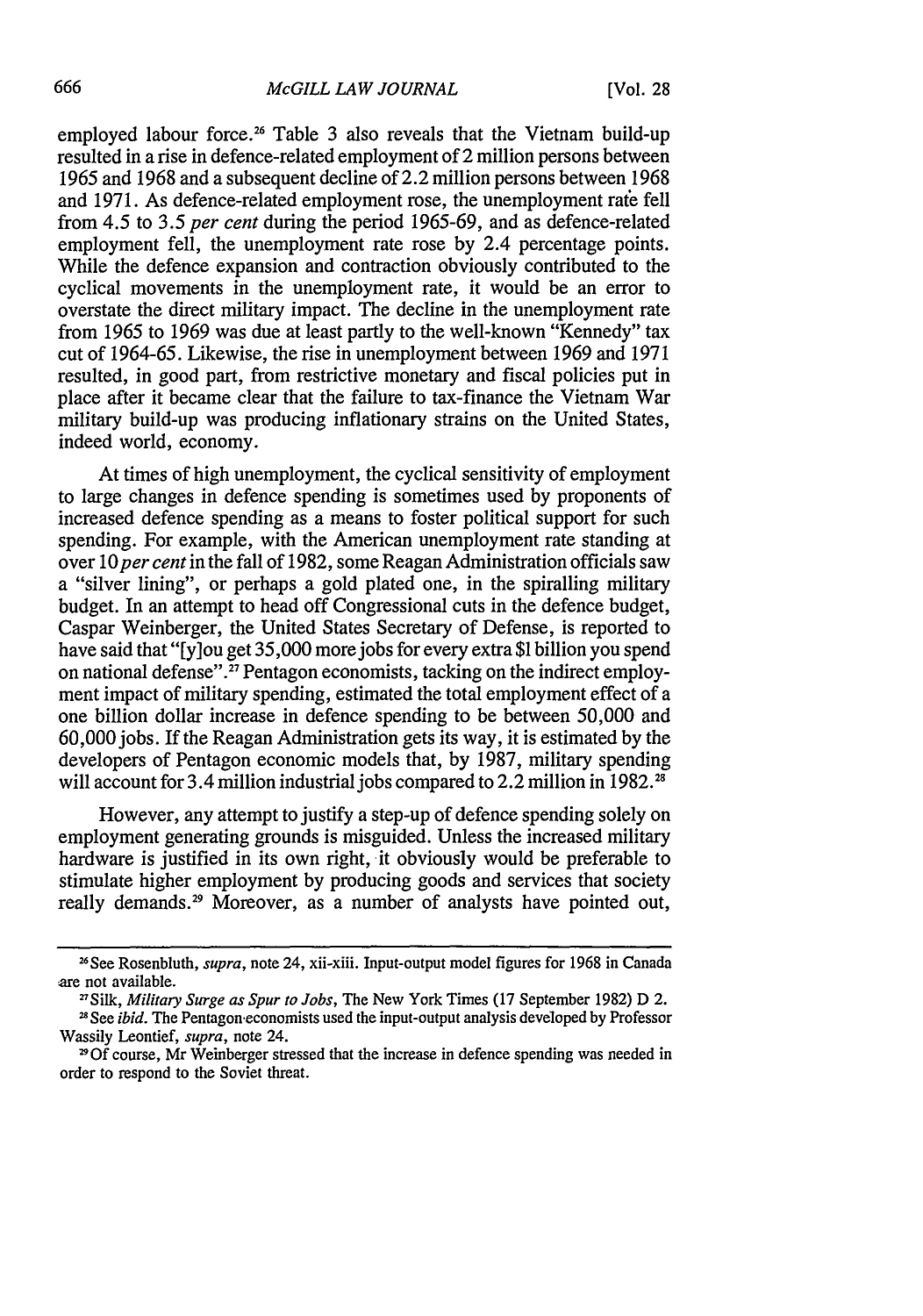ECONOMICS OF THE ARMS RACE **1983]**

defence spending is not a particularly cost-effective method of job creation. It is estimated that an extra \$1 billion will create 76,000 jobs if spent on sewer construction, 77,000 jobs if spent on teachers.<sup>30</sup> Finally, if increasing defence expenditures inflate the government's budget deficit while the monetary authorities sharply limit money supply expansion, the likely result is to put upward pressure on real interest rates, further reducing investment demand and extinguishing jobs in the non-defence sector of the economy.

#### D. *Impact on Industrial Structure*

Has the arms race affected the industrial structure of the economy? It sometimes is argued that because military procurement and research and development expenditures are concentrated on a relatively few large firms, the arms race is contributing to an increase in industrial concentration. It is argued further that the cost plus nature of defence procurement has dulled the efficiency and altered the incentive structure of firms which depend heavily on defence contract work.<sup>31</sup> Moreover, the fact that most defence procurement contracts are negotiated by a single buyer — the United States Department of Defense - rather than awarded on a sealed bid basis, implies that the market mechanism is bypassed and a "cozy" rather than "arms's length" relationship develops between purchaser and supplier. This, in turn, is said to create a community of interest and to reinforce the idea of a military-industrial complex.

The issues raised here are complex and easily subject to distortion. In the short space available, it is difficult to do more than to suggest some general directions of thinking. To begin with, there is no question that defence spending is concentrated on relatively few firms. In the early and mid-1970s, 70 *per cent* of United States defence procurement centred on the 100 largest defence contractors. Less than 20 *per cent* of defence procurement was accounted for by small business.<sup>32</sup> In addition, at the level of specific weapons such as nuclear submarines, fighter aircraft, missile systems, and combat

**<sup>1</sup> 0 See** Silk, *Cost-Effective Job Creation,* The New York Times (17 September 1982) D 2. Unfortunately, none of these alternatives directly increases industrial jobs where unemployment is presently most critical.

**<sup>31</sup> Cost-plus** pricing means that the price established between buyer and seller is equal to an agreed markup over supplier's costs, whatever they may be.

**<sup>1</sup> <sup>2</sup>**See Marfels, *The Structure of the Military-Industrial Complex in the United States and its impact on Industrial Concentration* (1978) 31 Kyklos 409, 416. But Marfels says that only three of the largest ten United States defence contractors are among the very largest industrial corporations. He also says that "the firms which are heavily dependent on military contracting are medium-sized firms only, although they are still in the group of the 50 largest industrial corporations".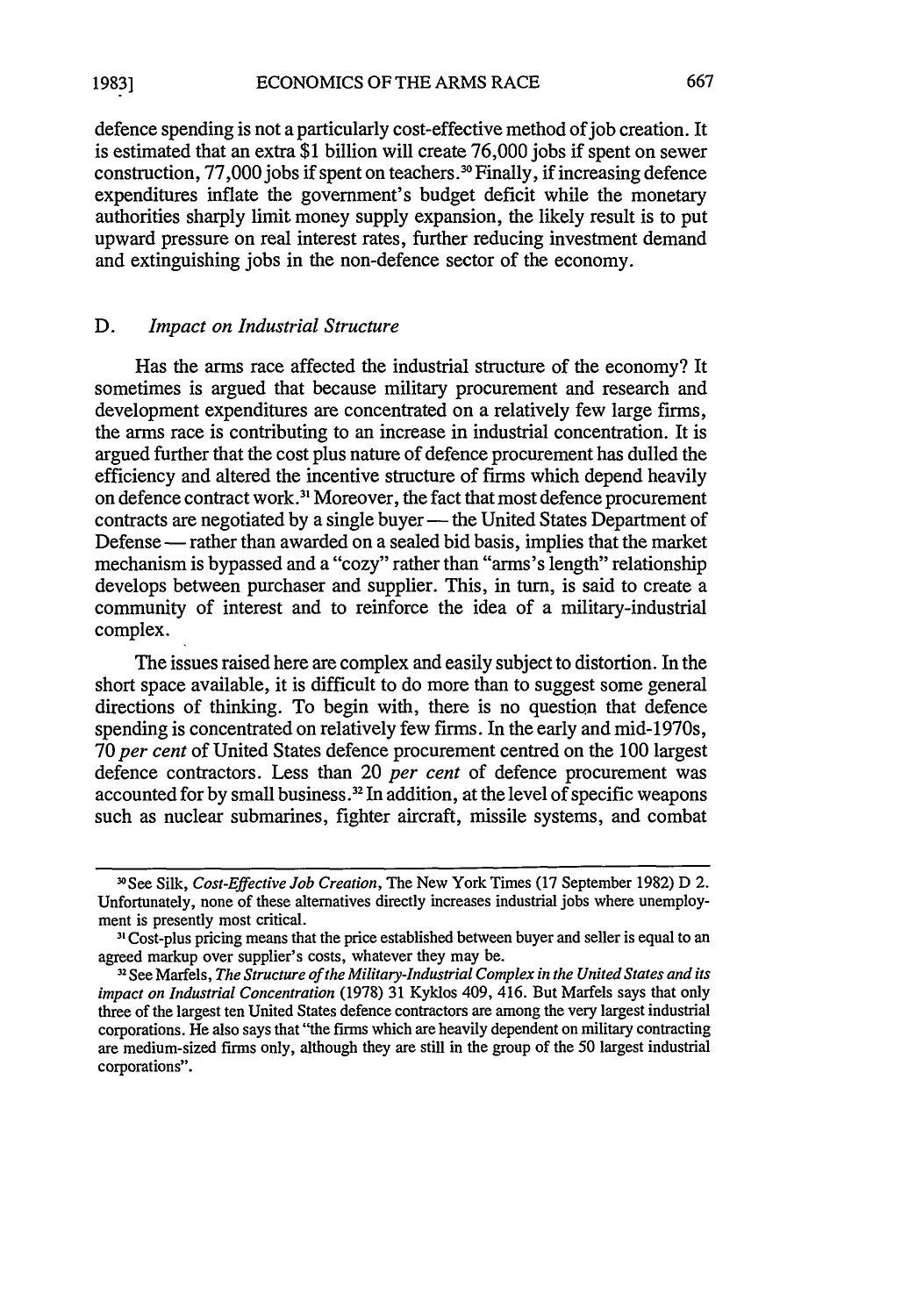vehicles, the four top suppliers of each type of weapon usually accounted for a high proportion of the contracts, often in excess of 90 *per cent*.<sup>33</sup>

It is true also that defence contracts are typically negotiated rather than awarded on a sealed bid basis. Marfels reports that 90 *per cent* of all weapons procurement is done without competitive bidding.<sup>34</sup> When the penchant for negotiated defence contracts is combined with  $(a)$  controls over profit per sale rather than over cost; (b) the Department of Defense's obsession with "performance"; and (c) typically a high degree of excess capacity in U.S. defence plants, it is not surprising that costs seem inflated, that large cost overruns are common, and that the defence industry gives the appearance of inefficiency. Adams has argued further that defence procurement policies have effectively subsidized and protected large and often inefficient, firms, thereby inhibiting turnover of leading firms and preventing competitive pressures from enforcing the dictates of economic efficiency.<sup>35</sup>

While performance in supplying the Department of Defense often would not pass the more rigorous tests of efficiency confronting firms in the private market place, the lasting effect on industrial structure is not clear. For example, it is difficult to trace changes in the United States industrial structure to defence procurement policies. Industry concentration ratios — the share of industry output accounted for by the largest 4 or 8 firms **-** have not risen on average. Those specific industries experiencing rising concentration have tended to be consumer-, rather than producer-goods, industries. Moreover, a recent study by Shepherd provides evidence that competition has increased in the United States economy, and that the trend has been particularly marked since 1958.<sup>36</sup> While it is true that "aggregate concentration" (the share of all manufacturing or industrial output accounted for by the 50, 100 or 200 largest firms) has risen in the U.S., most of the increase took place in the first decade after the end of World War II. In addition, the evidence suggests that at least part of the increase in aggregate concentration is attributable to strong motives toward diversification by the largest firms - sometimes by merger. In other words, even absent the arms race, some increase in aggregate concentration was likely.

<sup>33</sup> See J. Gansler, *The Defense Industry* (1980) 166.

<sup>&#</sup>x27;See Marfels, *supra,* note 32. For a comprehensive study of the weapons acquisition process in the United States, see M. Peck & F. Scherer, *The Weapons Acquisition Process: an Economic Analysis* (1962).

SeeAdams, *The Military-Industrial Complex and the New Industrial State* (1968) 58 Am. Econ. Rev. 652 (Papers and Proceedings); Adams & Adams, *TheMilitary-Industrial Complex: A Market Structure Analysis* (1972) 62 Am. Econ. Rev. 279 (Papers and Proceedings).

<sup>&</sup>lt;sup>36</sup> See Shepherd, *Causes of Increased Competition in the U.S. Economy, 1939-1980* (1982) 64 Rev. Econ. and Stat. 613.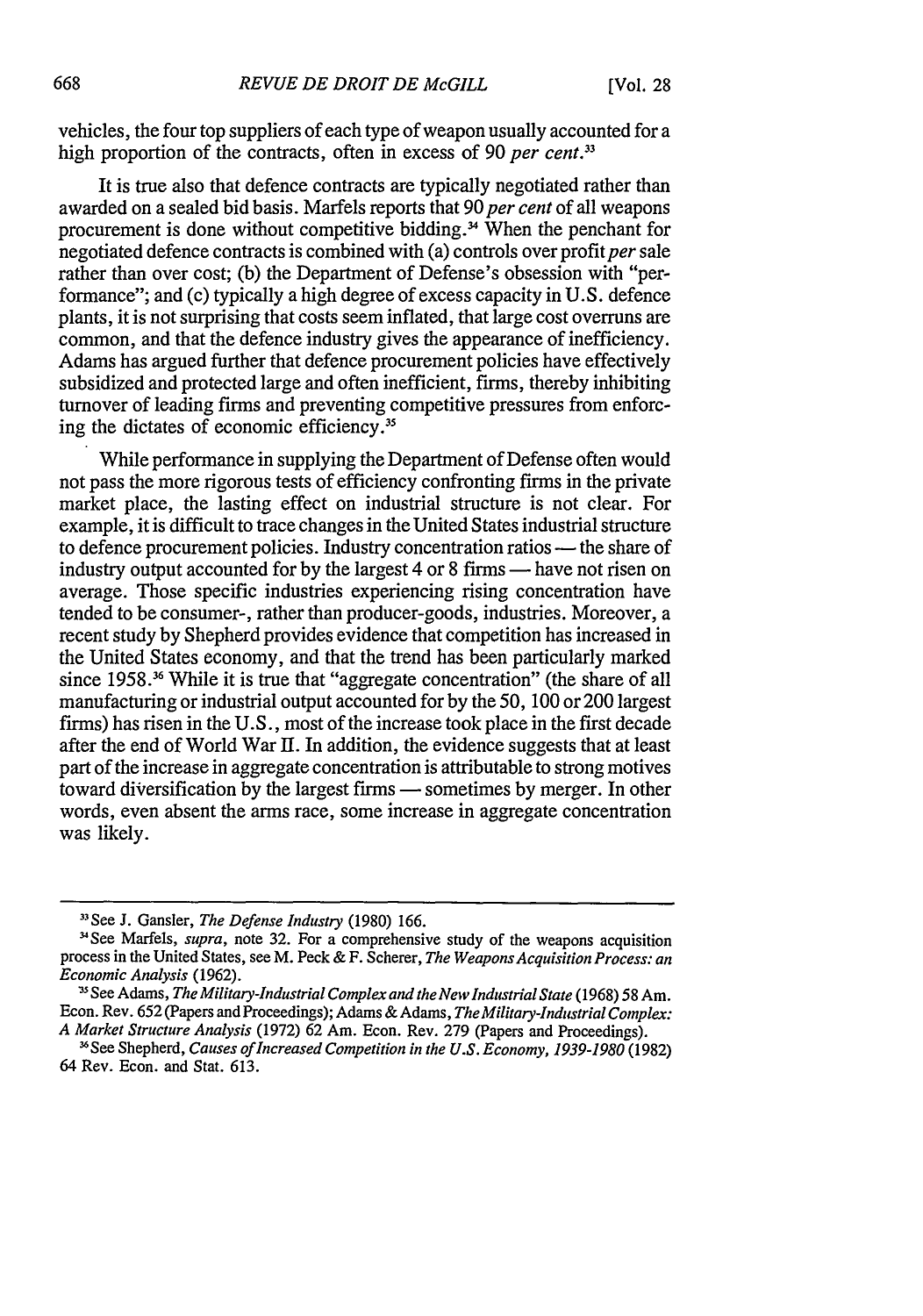It is interesting that in recent years, leading military contractors, some of which were noted in the 1960s for their inefficiency and inability to enter the civilian market place, have now become diversified, often through merger, so that they are no longer as dependent on military contracts. One factor operating here is the substantial number of prime contractors acquired by conglomerates.37 Gansler reports that the percentage of defence-related business of the 25 largest defence contractors fell from 40 *per cent* in 1958 to less than 10 *per cent* in 1975.<sup>38</sup> It would seem that, rather than altering the industrial structure in any marked way, the arms race merely abets a degree of inefficiency. In addition, there may be some tendency, conscious or unconscious, to use defence expenditures as a kind of "industrial policy", to keep afloat large firms who, in the absence of defence contracts, would need some form of market protection or financial bailout to survive. The obvious examples are Lockheed and Chrysler.

### M. Economic Analysis of **the Arms Race**

We now turn away from the specific economic consequences of the arms race to an analysis of arms race "inertia" and "stability". We enter an area which the reader will find more opaque, more subject to assumption and qualification, than that through which he has just passed. It is hoped, however, that the topics are important enough and the insights sufficiently rewarding that the reader will bear with me and the mode of analysis **I** have adopted in approaching these difficult and complex issues.

#### **A.** *Why Does the Arms Race Continue?*

Each year, enormous sums are spent **by** the superpowers to expand and to modernize arsenals whose lethal power is many times that necessary to obliterate life on earth. Each year, vast sums are spent on arms **by** poor countries in what often appears to be little more than a boisterous display of new found wealth. Alva Myrdal, a winner of the Nobel Prize for Peace, has stated:

Every government defends its participation in the arms race as necessary to guard its national security. But this is an illusion. What makes the arms race a global folly is that all countries are now buying greater and greater insecurity at higher and higher costs.<sup>39</sup>

<sup>3</sup> See Marfels, *supra,* note **32.**

<sup>38</sup> See Gansler, *supra,* note 33.

<sup>39</sup> A. Myrdal, *The Game of Disarmament,* rev'd ed. (1982) 7.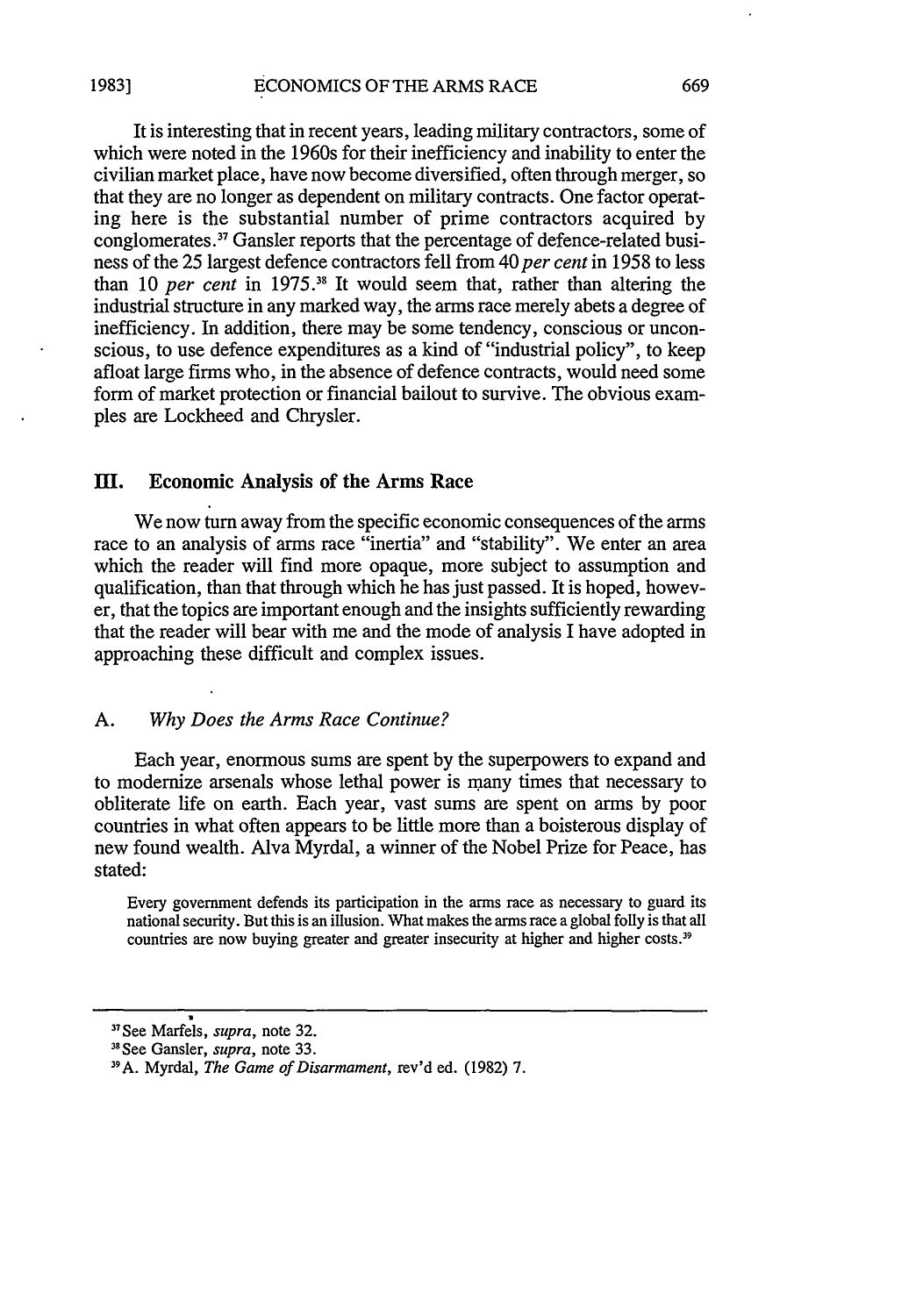The key word is "global". If nations prefer more security to less, it is clearly globally nonoptimal to spend more for less. But the result is quite predictable, even if each of the participants is perfectly rational. An example will help illustrate the point. Suppose there are two nations, A and B, and that, at the outset, the stockpile of arms of A and B are similar. Suppose further that each nation values highly peace and security, but doesn't trust its *neighbour* **-** a perceived rival. Finally, let us assume that security, which is measured in index number form, is related *negatively* both to the ratio of rival to domestic military capability *and* to the total stock of arms. Under these assumptions, if both A and B increase their military spending, their security indices decline from **1.0** to 0.8 as is indicated by a comparison of the upper left and lower right hand boxes in Figure 1 below.

| FIGURE 1 |  |
|----------|--|
|----------|--|

|          |                                          | Nation B                                 |                                       |  |
|----------|------------------------------------------|------------------------------------------|---------------------------------------|--|
|          |                                          | No Increase<br>in Expenditure<br>on Arms | Increase<br>in Expenditure<br>on Arms |  |
| Nation A | No Increase<br>in Expenditure<br>on Arms | 1.0(A)<br>1.0(B)                         | 0.7(A)<br>1.2(B)                      |  |
|          | Increase<br>in Expenditure<br>on Arms    | 1.2(A)<br>0.7(B)                         | 0.8(A)<br>$0.8$ (B)                   |  |

But if either A or B increases its expenditures on arms while its rival does not, the nation which fails to increase its military capability suffers a perceived decline in security, from 1.0 to 0.7, while its rival's security is enhanced from 1.0 to 1.2. As the numbers in the example suggest, the insecurity produced by a decline in *relative* military power exceeds the insecurity produced by an increase in total world military power. If neither A nor B is certain what its rival will do, and A and B are unwilling or unable to meet together and to agree jointly to limit military spending, the safest strategy is to increase outlay  $\frac{1}{2}$ on arms.<sup>40</sup>

<sup>1°</sup>The assumption that the two nations begin with armaments which are quantitatively and qualitatively similar is important in the context of deterrence theory. Deterrence theory suggests that the real danger is "imbalance". Thus, if A began with more armaments than B, an increase in arms spending by B, but not by A, might make *both* nations more secure by reducing the chances of a "first strike" for instance. In fact, claims to being behind in an arms race, whether well-justified or not, are often used to promote a step-up in military spending. Of course, one equally could argue that A and B would be even better off if A reduced its arms level to that of B. But if A were willing to do so, would we, in fact, be confronted with an arms race?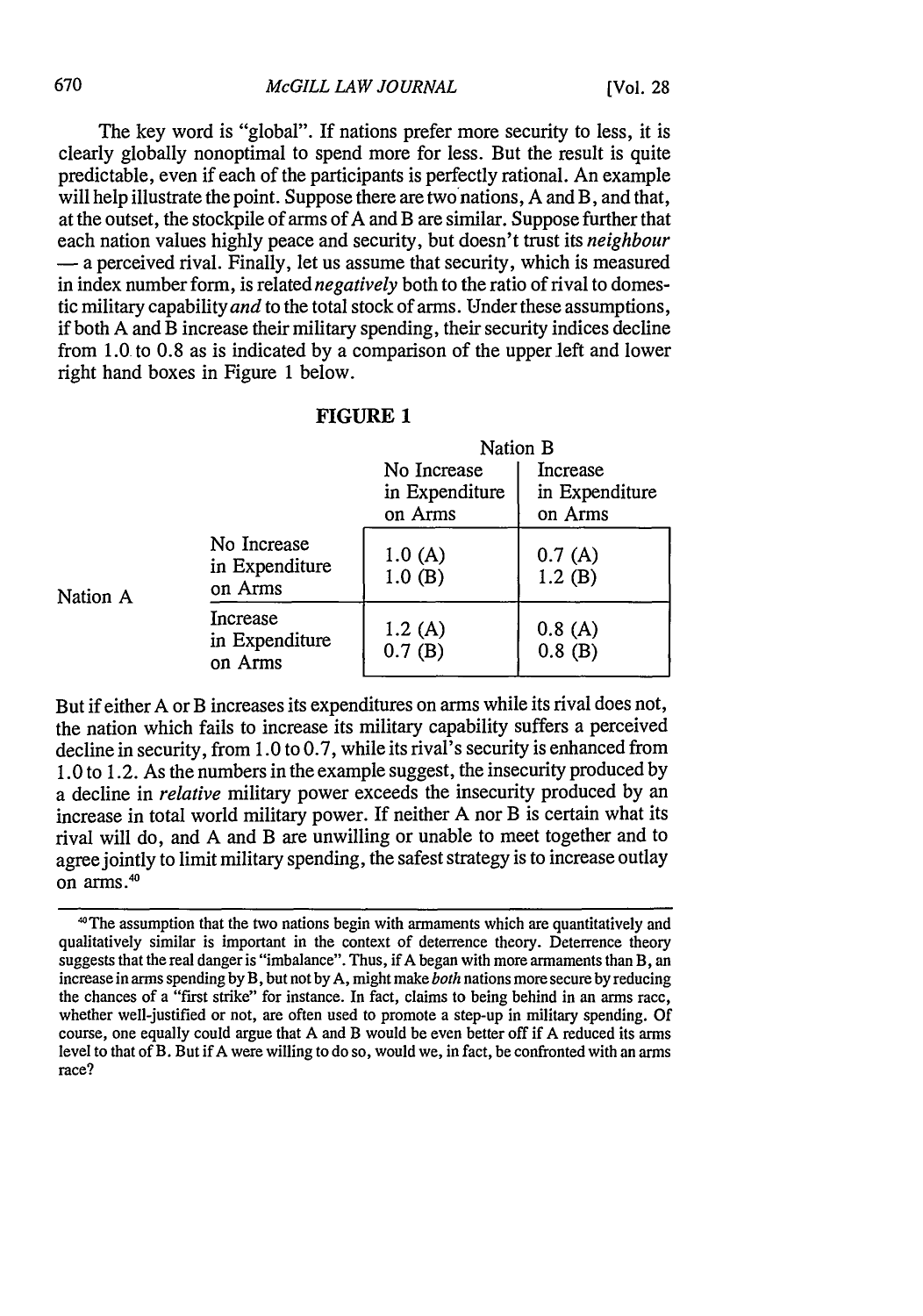671

We have here an example of the well-known "Prisoner's Dilemma". Each agent acting *on his own* maximizes his gains or minimizes his losses by following a strategy which is clearly inferior to the one he and his rivals would choose if they acted collectively. So long as collective action is not possible, or cannot be trusted because of *sub rosa* cheating, participants prefer strategies which turn out to be *globally* inferior. The type of behaviour reflected in the "Prisoner's Dilemma" is not only rational but occurs in numerous forms. For example, the "Prisoner's Dilemma" explains why rival firms in such consumer products industries as beer or cigarettes may push advertising expenditures to levels which, at the margin, are not globally profitable — where an extra dollar of industry advertising may add less than a dollar to industry revenue. The dilemma faced by each individual firm is that failure to match its rival's advertising campaign threatens to prompt a substantial loss of market share and larger losses than does an imitative strategy. Thus, an action which is collectively non-optimal is individually rational, as long as cooperation, or collusion, is impossible or illegal.<sup>41</sup>

The "Prisoner's Dilemma" analogy is exceedingly apt in the context of the arms race. It provides an explanation for arms race inertia which is not dependent on conspiracy theories or the bogeyman of profiteering interest groups. It does not even require actual aggressors. All that is essential is incomplete information, distrust and the absence of an institution or an organization, such as an international "police force", capable of providing and enforcing collective security.

As powerful as the "Prisoner's Dilemma" analogy is, however, it does not imply necessarily that the rational choice of an individual nation is to increase its arms. Suppose that in the example above, the index of security that would result if each nation were to increase its arms (the lower right hand box) was 0.6 rather than 0.8. In that case, an individual nation's security index is actually lower when both rivals increase their armaments (0.6) than when only the rival nation increases its arms  $(0.7)$ .<sup>42</sup> The rational action for a nation is to halt any further arms expansion, even though security would be increased if one's own armaments increased while those of one's rival did not.

The existence of a "Prisoner's Dilemma" is not the only factor which can explain arms race inertia making it difficult to stop an arms race short of war.

<sup>&</sup>quot;None of the ideas are new. They underlie, at least partially, the important work of K. Boulding, *Conflict and Defense: A General Theory* (1962); and T. Schelling, *The Strategy of Conflict* (1960). See also M. Olson, *The Logic of Collective Action; Public Goods and the Theory of Groups* (1971).

<sup>&</sup>quot;Dumas discusses this possibility in detail and provides an analysis of how it might arise. See Dumas, *Armament, Disarmament and National Security: A Theoretical Duopoly Model of the Arms Race* (1979) 6 J. Econ. Stud. **1.**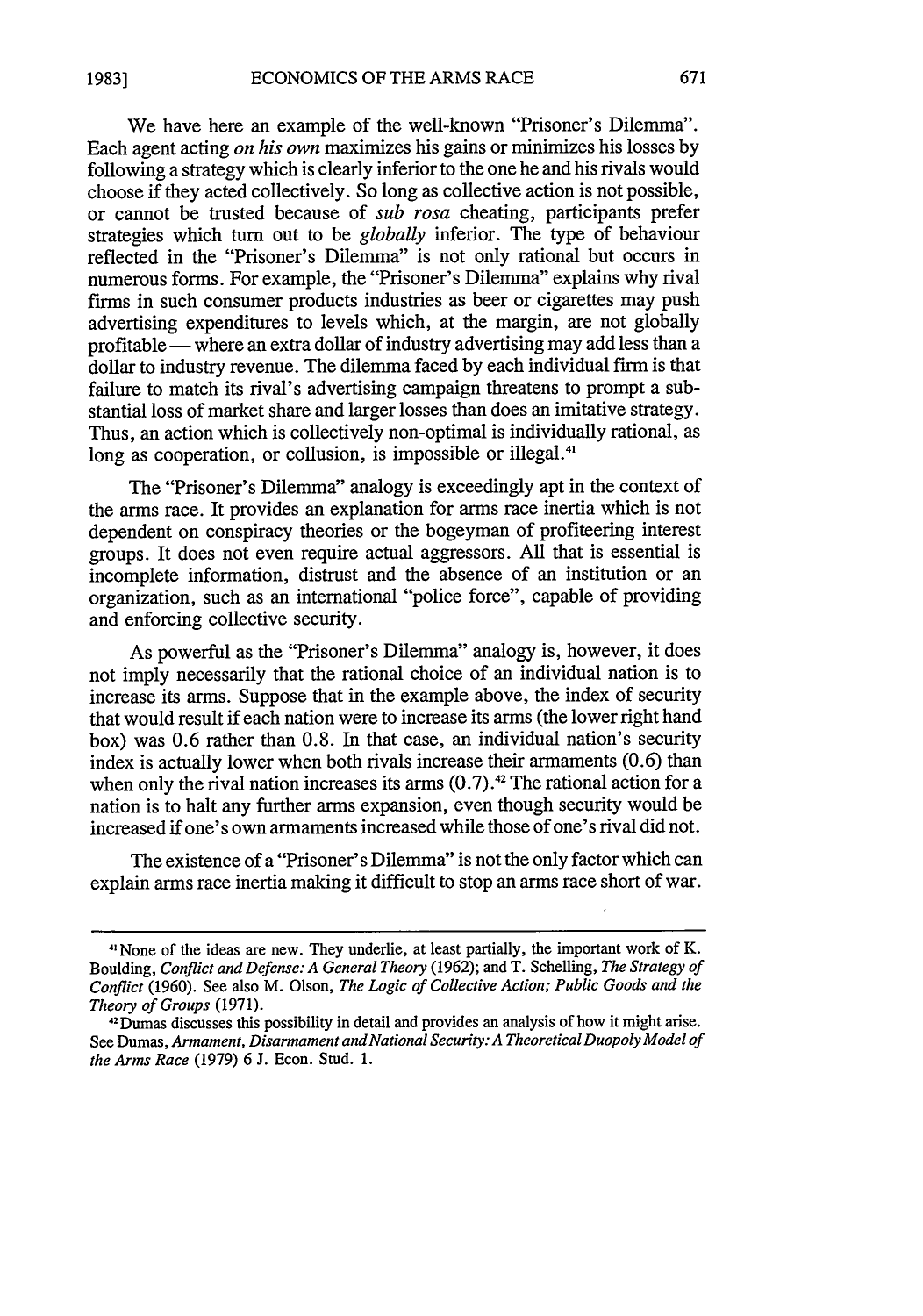Special interest groups and powerful incentives may play a role too. Modem armed forces are led by well paid and privileged professionals who command forces employing technologically advanced weapons developed by wellrewarded scientists, engineers and skilled technicians, and supplied under cost-plus contracts by firms whose market is guaranteed at taxpayer expense. It would be surprising, almost unnatural, if these circumstances did not generate powerful and varied voices warning sometimes with justification, against "letting down our guard", and advocating supposedly securityenhancing improvements in weaponry. Compounding these forces is the fact that the scientific knowledge on which modem weapons technology is based cannot be destroyed, nor can it be easily turned off or kept secret.

In the United States, this complex of interest groups and incentives is known as the military-industrial complex [MIC].43 Properly understood, the term "military-industrial complex" is not an unreasonable characterization of at least one of the forces in a modem arms race. Unfortunately, however, there is a tendency in some quarters to embed the MIC concept in some form of conspiracy theory. Doing so is not only simplistic, but overlooks the fact that, at bottom, the problem is one of interest groups and incentives, not unlike those which governments are constantly creating and attempting to cope with in many other domains. The creation of large standing armies and the demand for modem armaments to equip them, created the militaryindustrial complex, not the other way around. Just as in the regulatory arena,

<sup>&</sup>lt;sup>43</sup>It would perhaps be preferable to call it the military-industrial-technological complex. That a similar complex set of interests exist in the U.S.S.R. as well, is evident from the paper presented by Seymour Melman, *The Conversion of Military Economy: The USSR,* American Association for the Advancement of Science Annual Meeting (January 1981). An explanation for the arms race that rests on the concept of a military industrial complex is based on a very different model of the government decision-making process than is the deterrence theory- "Prisoner's Dilemma" model. Graham Allison, *Essence of Decision [:] Explaining the Cuban Missile Crisis* (1971) distinguishes between three models of government decision-making in his analysis of the Cuban Missile Crisis: the "rational actor"; organizational process; and governmental (bureaucratic) politics models. The "rational actor" model, in which it is assumed that government makes constrained maximizing choices among a given set of alternatives, is the model that underlies the discussion of the "Prisoner's Dilemma". In contrast, the organizational process paradigm emphasizes the role of standard operating procedures, organizational structure and routines, and parochial priorities and perceptions, while the bureaucratic politics paradigm focuses upon the role of diverse interests, bargaining and compromise among officials with unequal influence. Obviously, the military industrial complex concept is much more closely related to the latter two models of government decision-making behaviour than it is to the "rational actor" model. But in my view, and that of Allison too, these decision-making models, although differing among themselves in fundamental ways, are not mutually exclusive. In fact, in an analysis of the arms race, they complement one another nicely. The "rational actor" model is perhaps most useful in analyzing high level strategic decisions while the latter models explain better the day-to-day decisionmaking behaviour which contributes so much to arms race inertia.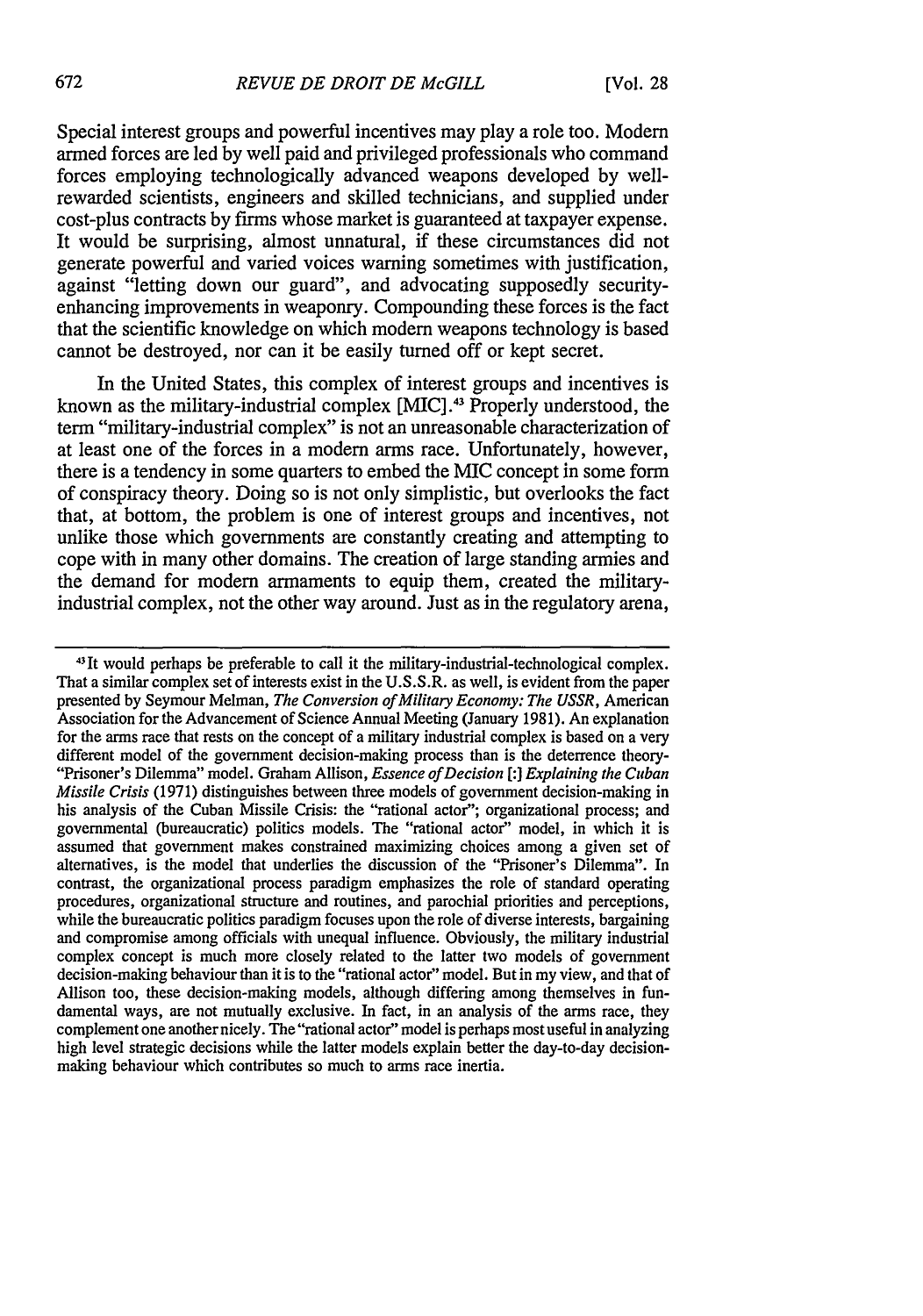where regulations have begotten regulations,<sup>44</sup> so the growth of large military establishments has engendered its own momentum and self-protecting forces.

An example of the interaction between distrust and institutional incentives that helps to propel the arms race is the apparent decision of both superpowers to extend the competition into outer space.<sup>45</sup> The "costs" in resources and increased insecurity are obvious. Yet, on the other side of the balance sheet, are the higher incomes, prestige and self-importance of the various professionals, from military planners to scientists and engineers, who stand to gain from widening the horizons to which the most advanced technology and planning concepts are applied. Moreover, those who stand to gain most will be able to argue, with some cogency, the historical inevitability that "each time a new medium is opened to man it is exploited to gain a military advantage".46 In the absence of enforceable cooperation, the costs of the arms race are the costs of avoiding military disadvantage.

Even attempts to limit the budgetary costs of the arms race can produce perverse behaviour.<sup>47</sup> One of the ways in which the budgetary  $-$  as opposed to opportunity - costs of new weapons systems can be reduced is to lengthen production runs by selling abroad. Because of the heavy fixed costs associated with weapons development, the average cost of producing *and* developing a weapons system declines over a substantial range. As a result of foreign sales, the cost per unit of weapon or weapons system is reduced as is shown in Figure 2, and so is the budgetary outlay for any given quantity, say  $X_i$ , purchased at home. If there are no sales abroad, budgetary outlays for  $X_1$  units is OABX<sub>1</sub>. If production is  $X_2$  with  $X_2$  - X<sub>1</sub> units sold abroad, budgetary outlays drop to ODCX, even though more resources are used up in the production of the weapons system. Thus, sales abroad perpetuate the arms race and use up additional resources while reducing the strain on the most politically' sensitive indicator, the supplier government's own budget. Over the decade of the 1970s, when the relative growth in world armament was slowing, the annual value of arms transfers rose from 9 to 20 billion, in

<sup>&</sup>quot; 4 For example, the continued regulation of railroads ultimately required the regulation of trucking, as well as administrative control over technological innovations in transport which threatened to alter existing competitive advantages.

**<sup>&</sup>quot;** See, e.g., Vlasic, *Disarmament Decade, Outer Space and International Law* (1981) 26 McGill L.J. 135, 147 *et seq.*

<sup>46</sup>Attributed to Robert H. Stivers, Assistant Deputy Secretary of Defense for policy. Reported in Wilford, *Military's Future in Space: A Matter of War or Peace,* The New York Times (19 October 1982) A 1.

<sup>47</sup> Gansler, *supra,* note 33, found the real costs, *i.e.* after deducting for inflation, of military equipment to be rising at a rate of five per cent per annum. Thus, for a given budget-even one measured in constant dollars - the amount of weaponry that the military is able to acquire is falling rapidly.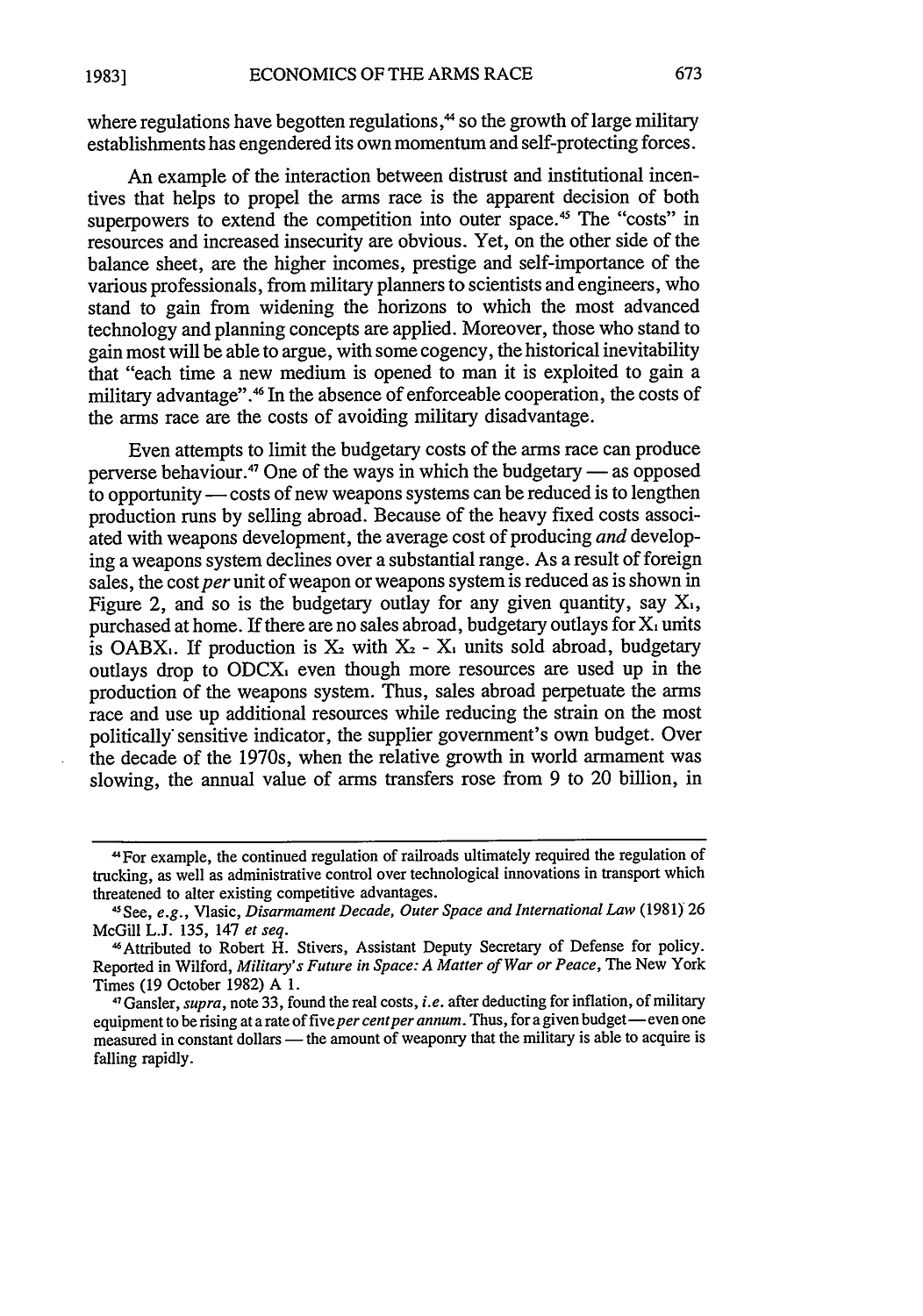constant 1977 dollars, with over three quarters of the arms imports being absorbed by developing nations.<sup>48</sup>





## B. *Is the Arms Race "Stable"?*

Historically, most arms races have resulted in war. Is the present arms race any different? If it is, will the arms stockpiles reach an "equilibrium" level at which there is no tendency to increase further? These are difficult questions about which it is not possible to make any definitive statements. However, the existence of weak analogies between international and industrial rivalry suggests, tentatively, that evidence on the latter may yield insights into the former. First, it is necessary to delimit the analysis by making certain distinctions.

Because the analysis will focus on the behaviour of the superpowers, it is useful to distinguish "horizontal" from "vertical" proliferation of weaponry. By "horizontal" proliferation I mean the spread of arms to "third" parties  $\frac{1}{\sqrt{2}}$ those not members of one of the two military alliances headed by a superpow-

<sup>4&#</sup>x27; Note that the budgetary incentive to make sales of arms abroad is unrelated to the argument that one goal of foreign arms sales is to enhance the trade balance (exports of traded items minus imports of traded items). The balance of trade argument seems implausible given the small fraction of total exports: 3.1, 0.3 and 0.7 *per cent* accounted for by arms sales made by the U.S., Canada and NATO Europe respectively, in 1979. See United States Arms Control and Disarmament Agency, *supra,* note 13. The ACDA figure of 16 *per cent* for the U.S.S.R. is probably overstated due to the way in which Soviet arms are valued, while the U.S. figure of *3.1 per cent* probably understates the real value of arms sales because some are given away and others are sold at "below-market" prices.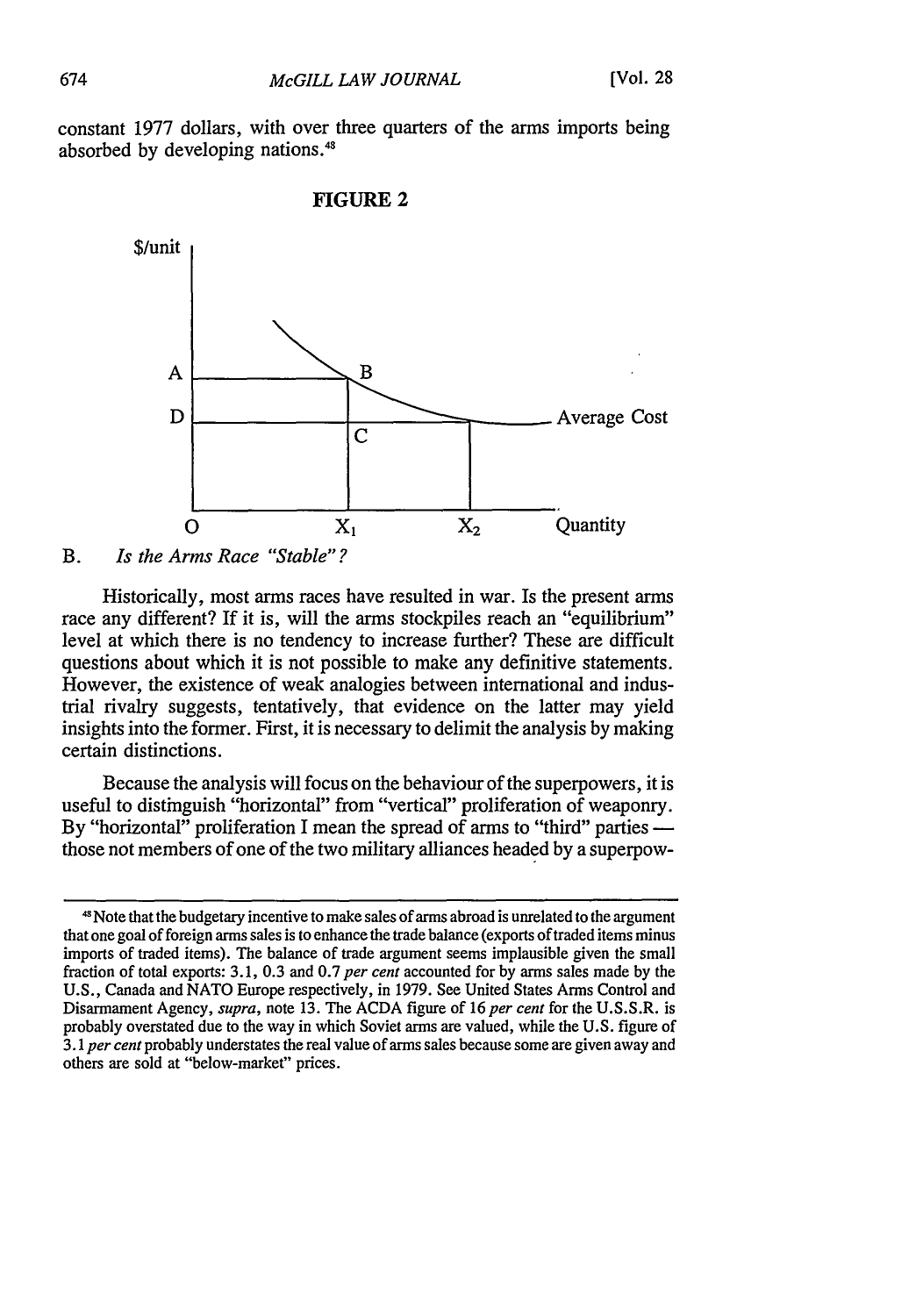er. By "vertical" proliferation, I mean the arms expansion among the superpowers and their close allies. The distinction is important because it seems likely that even if the arms race between the superpowers does not end in war, the horizontal proliferation of non-nuclear arms will almost certainly raise the probability of non-nuclear war occurring somewhere in the world. 49 This fact, plus the likelihood that armed third parties will play one superpower off against the other, virtually assures a feedback from horizontal to vertical proliferation and *vice versa.* Horizontal proliferation is especially destabilizing, while bringing stable third parties into one or the other of the alliances headed by the superpowers may increase stability.<sup>50</sup>

In order to investigate the stability issue, it is necessary to begin with a relatively formal statement of the determinants of a nation's decision to add to its arms stockpile. This is no easy task. Nevertheless, there is some agreement on where to start. The most thorough and influential attempt to present a model of arms races was carried out over a thirty year period by the British mathematician, Lewis Richardson.<sup>51</sup> Richardson hypothesized that the time rate of change of a nation's armaments depends positively on its rival's armaments and negatively on the level of its own armaments, with a constant term whose size depends on the nation's aggression or "grievance". Similarly, the time rate of change in the rival's armaments depends on the same set of factors, so that mathematically we have, in the simplest case of two nations, two differential equations which must be solved simultaneously.<sup>52</sup>

**11** See L. Richardson, *Arms and Insecurity [:] A Mathematical Study of the Causes and Origins of War* (1960).

<sup>52</sup> Formally, Richardson's theory is presented in terms of two linear differential equations expressing the factors that determine the time rate of change  $\frac{dA}{dt}$  and  $\frac{dS}{dt}$  in the armaments of two nations, A and B: dt dt

$$
\frac{dA}{dt} = g + aS - bA \qquad \qquad \frac{dS}{dt} = h + cA - eS
$$

We can denote A and S as measures of American and Soviet military or strategic strength, respectively; a, b, c, e, g, and h are all positive constants, where g and h reflect the degree of "grievance" or "hostility" between the two sides. The negative sign in front of the bA and eS terms is based on the assumption that the greater the size of a country's own armaments stock the less it will feel it necessary or desirable to increase that stock. As Richardson put it, *ibid.,* 15, the negative sign reflects the "fatigue and expense of keeping up defenses". Thus, the bA and eS terms have an economic interpretation: the resource limits upon increased arms procurement.

<sup>4&#</sup>x27;I deal *infra* with the impact of the horizontal proliferation of nuclear weapons on the probability of war.

<sup>-0</sup>See Siljak, *Competitive Analysis of the Arms Race* (1976) 5 Annals Econ. and Social Measurement 283. As noted *supra,* the heavy costs associated with "vertical" proliferation create a budgetary incentive to make foreign arms sales -*i.e.*, for the "horizontal" proliferation of arms.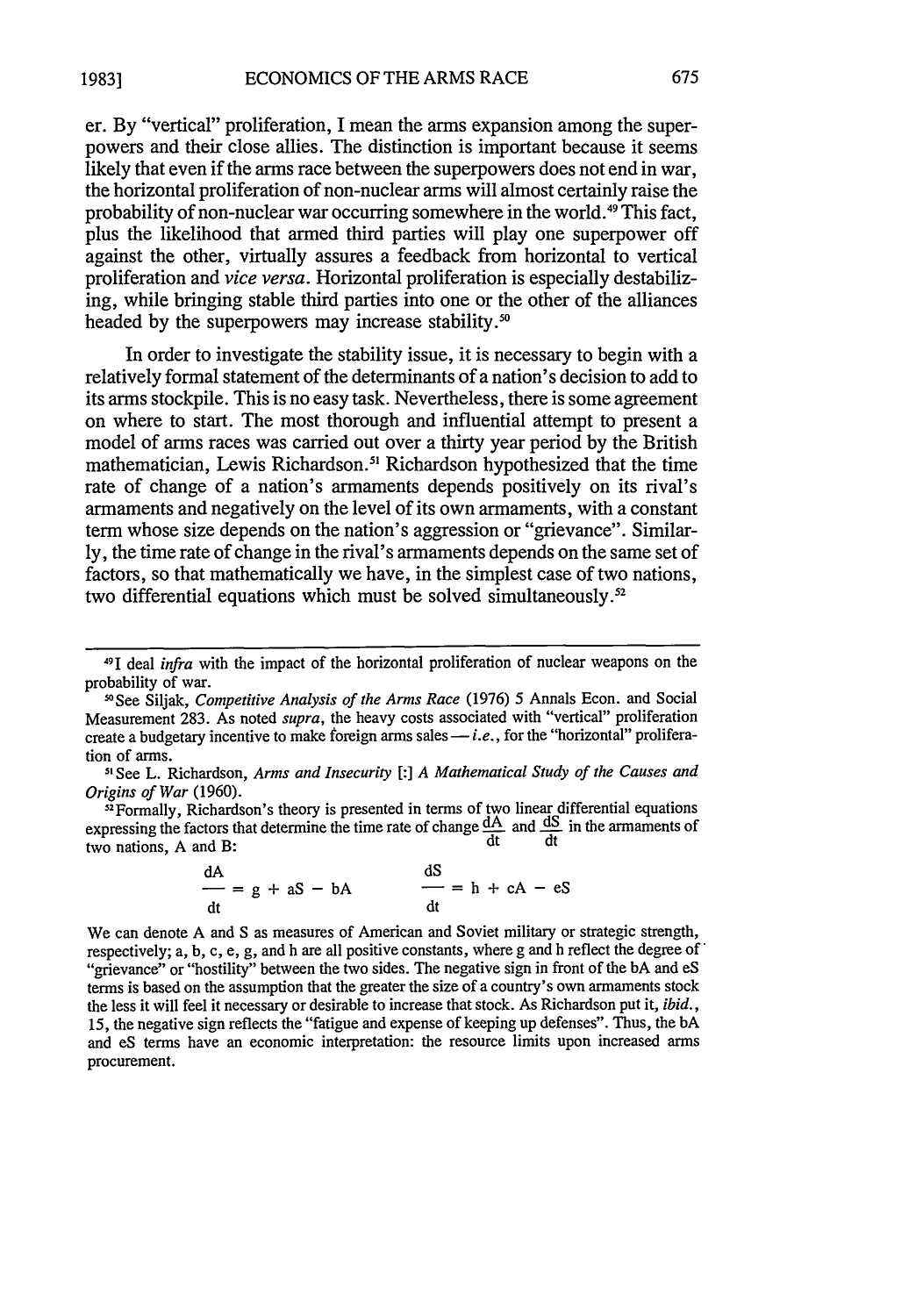Richardson tested his model using data on the defence expenditures of belligerents in the years preceding the outbreak of a number of European wars, including the two World Wars. Richardson interpreted his results to support, at least moderately, his basic hypothesis, and contended that a science of arms races was not only possible, but necessary, if war were to be averted in the future. Since Richardson's work appeared, there have been many attempts to refine his model,<sup>53</sup> and a few attempts to test it with data from the current nuclear arms race.<sup>54</sup>

If arming nations behaved in the manner described by the Richardson model, it would be possible to specify the conditions under which the arms race would be "stable" in the sense that armament stockpiles would tend to an equilibrium. 55 In fact, it turns out that the conditions required for stability have significant economic content. Richardson-type arms races are potentially stable because of the existence of what he termed the cost or "fatigue" constraint. This is contained in Richardson's specification that the *rate of change* of a nation's own armaments is related negatively to the *level* of its *own* armaments, and that the larger one's armies, the greater the resources required to maintain them. Now, if the response coefficients of each of the rivals is such that the drag posed by cost or fatigue outweighs the stimulus from the rival's level of armaments, then it can be shown mathematically that a stable equilibrium exists.<sup>56</sup>

There is a catch, however, and this brings us to another economically meaningful factor affecting stability. The mathematically formulated Richardson model assumes implicitly that each nation's armaments are homogeneous, that is, qualitatively similar. Changes in armaments levels are

-'See Sorenson, *supra,* note 53.

**<sup>51</sup>**See Caspary, *Richardson's Model ofArms Races: Description, Critique and an Alternate Model* (1967) 11 Int'l Stud. Q. 63; Brito, *A Dynamic Model of an Armaments Race* (1972) 13 Int'l Econ. Rev. 359; Intriligator, *Strategic Considerations in the Richardson Model of Arms Races* (1975) 83 J. Pol. Econ. 339; Intriligator **&** Brito, *FormalModels ofArmsRaces* (1976) 2 J. Peace Sci. 77; Gillespie, *et al., An optimal ControlModel ofArmsRaces* (1977) 71 Am. Pol. Sci. Rev. 226; Sorenson, *Modeling the Nuclear Arms Race: A Search for Bounded Stability* (1980) 4 J. Peace Sci. 169.

<sup>&#</sup>x27;See McGuire, *A Quantitative Study of the Strategic Arms Race in the Missile Age* (1977) 59 Rev. Econ. and Stat. 328. **-** 55 Here equilibrium means a "position of rest". Stability means that a small move away from

equilibrium will produce a move back to equilibrium. Incidentally, a stable arms race does not mean that war will not break out, and an unstable arms race, in which armaments stockpiles grow explosively, does not *necessarily* imply that the end result is war. Wars require some "flash point" as well as the existence of armaments. It is perhaps unnecessary to remind the reader that the economic consequence of arms races are nothing by comparison with the economic consequences of a major war.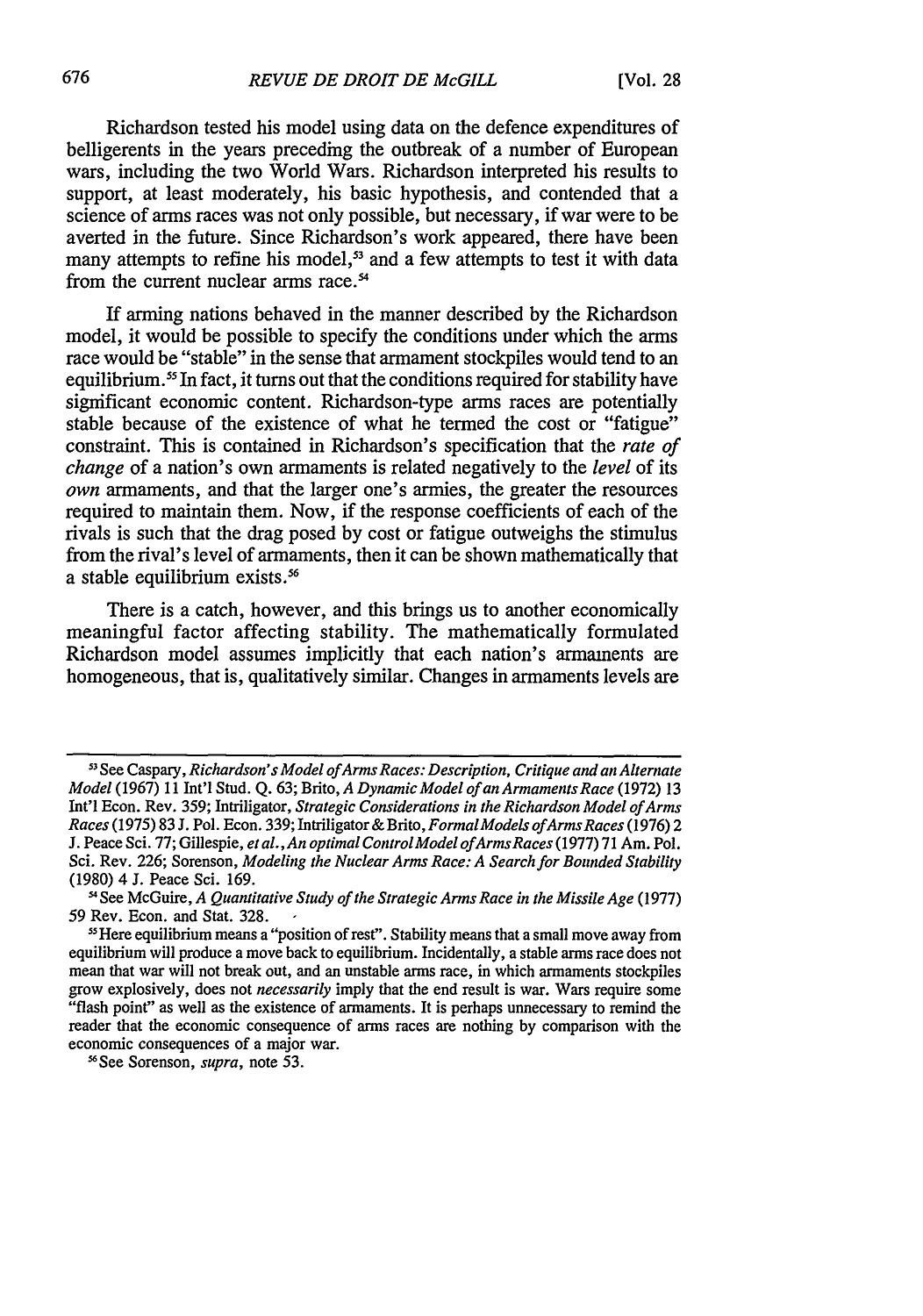changes in quantities, not qualities .57 Now the quantitative-qualitative distinction suggests a well-known economic parallel: the differential tendency to equilibrium of homogeneous and differential oligopoly. The argument is as follows. When two, or a very few, rival profit-maximizing firms producing a *homogeneous* product face each other in a market, it is not only possible to specify the equilibrium price and output levels, given demand and cost conditions, but it is likely that the firms will adjust their prices and outputs to these equilibrium levels, given normal specifications on their reaction functions. However, if one introduces product differences, innovation or technological change into the picture, the stability of market equilibrium is eroded, and it is even questionable whether an equilibrium exists. The economic analogy implies that qualitative changes in the arms race, perhaps reflected in technological breakthroughs, will tend to be destabilizing. Qualitative changes pose real threats to arms race stability by producing sudden alterations in the rate of arms build-up, by increasing uncertainty about the rival's military capacity and by increasing the range of military choices. For instance, "first strike" may suddenly modify a strategy of "massive retaliation". It is factors such as these which so disturb many knowledgeable observers of the current arms race, and which probably account for the worldwide increase in concern that the arms race is now entering a new and more perilous phase.<sup>58</sup>

There are other reasons to question Richardson's model and to doubt whether the arms race is headed toward stable equilibrium.<sup>59</sup> The Richardson model is very mechanistic, ignoring learning behaviour, strategic considerations, preferences for international power, and the use of weapons as a

**<sup>51</sup>**In Richardson's empirical work this assumption is reflected in the fact that he measured the arms race in terms of defence expenditures. McGuire, *supra,* note 54, uses missiles and warheads as his common unit. Sorensen, *ibid.*, shows that if differences between the accuracy of American and Soviet missiles are taken into account (a qualitative factor), U.S. strategic military strength exceeds that of the Soviets despite the fact that the U.S. has been outstripped in missile numbers and nuclear megatonnage.<br><sup>58</sup> In response to the perceived strategic military power of the Soviet Union, the United States

is developing a number of new weapon systems such as the MX, Trident II and cruise missiles, some of which are believed to give the U.S. a "first strike" capability. This poses the danger that the Soviet Union, fearing such a first strike, would react by itself striking first. While these conjectures are highly problematic, the mere thought should be enough to start a peace movement.

<sup>59</sup> But see McGuire, *supra,* note 54, who not only found some modest empirical support for the Richardson model, but who also concluded that the model did imply a stable equilibrium albeit at substantially greater force levels than existed in the mid 1970s. However, Desai & Blake, *Modelling the Ultimate Absurdity: A Comment on "A Quantitative Study of the Strategic Arms Race in the Missile Age"* (1981) 63 Rev. Econ. and Stat. 619, show that McGuire's data and an alternative model specification only produce stability in the *rate of growth* of armaments.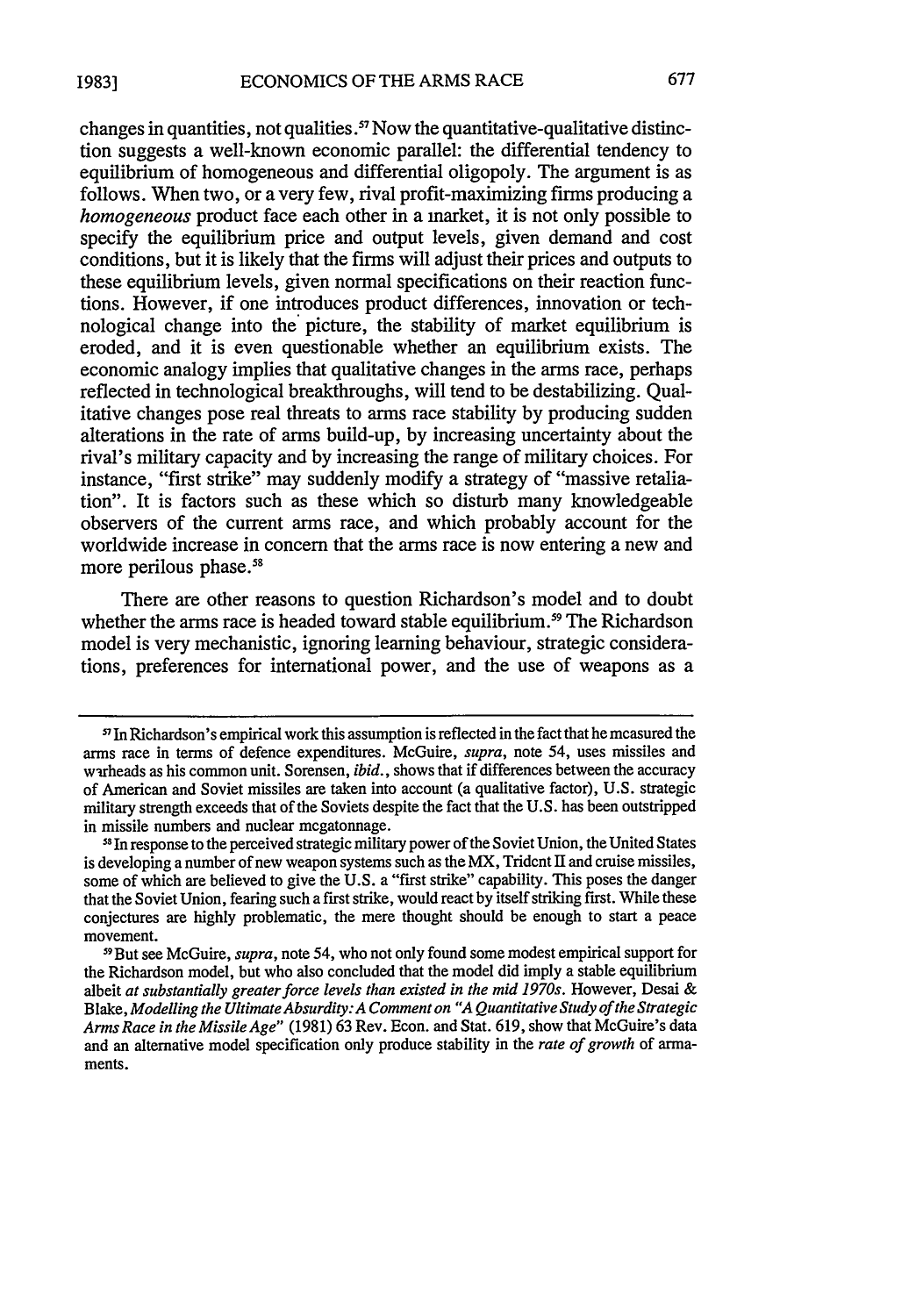deterrent.<sup>60</sup> Moreover, the cost or fatigue factor may not be very important. For example, Gillespie *et al.* tested empirically a modified form of the Richardson model,<sup>61</sup> and found evidence that, instead of viewing the arms race in economically negative terms, the U.S.A. and the U.S.S.R. "perceive each other to arm primarily for economic reasons". Moreover, the Gillespie study suggests that neither country seems concerned about "vertical" arms proliferation. If true, we may infer that there is no chance that the "Prisoner's Dilemma" will be broken by an acute feeling of insecurity due to the rise in the total quantity of armaments in existence. Gillespie *et al* concluded that "the USA-USSR confrontation is one that lacks both stability and equilibrium and is leading toward continued increments in arms". However, on the brighter side, when the U.S.A. and U.S.S.R. are included as members of their respective alliances "the armaments race is both stable and equilibriumseeking".<sup>62</sup>

Up to this point, we have focused on the stability of the arms race between the superpowers and their allies - what was termed earlier "vertical" proliferation. A gnawing problem is the "horizontal" proliferation of *nuclear* weapons. Does the increase in the number of nations with nuclear military capabilities increase the probability of nuclear war? One would think so, by drawing again on an analogy from industrial behaviour. It is believed widely by economists that the likelihood of price competition between firms increases as the number of rival firms rises from 2 to  $\overline{5}$  to 10 and so on. The reason is that the larger the number of rivals, the more difficult it is for them to reach and to enforce an agreement among themselves **-** to collude or cooperate tacitly or explicitly. It is, of course, unclear whether the collusion analogy from economics is apt when, virtually by definition, arms race rivals have no intention of colluding. In fact, if they did collude — or cooperate there would not be an arms race, certainly not one of such serious proportions as that in which we are now enmeshed.

In an interesting paper, Intriligator and Brito argue that, in certain instances, proliferation may reduce rather than increase the probability of

**<sup>60</sup>**See Intriligator **&** Brito, *supra,* note 53. Richardson, *supra,* note **51,** 12, had an interesting response however. After admitting that his "equations are merely a description of what people would do if they did not stop to think", he went on to say that nations "follow their traditions, which are fixtures, and their instincts, which are mechanical **...** because they have not yet made a sufficiently strenuous intellectual and moral effort to control the situation". Although Richardson's view lacks the behavioural emphasis of modem social science, one wonders whether he is not pretty close to the mark.

**<sup>61</sup>** Modified to include an explicit goal or objective function: the achievement of a "balance of power". See Gillespie, *supra,* note 53.

*<sup>2</sup> 1bid.,* 244.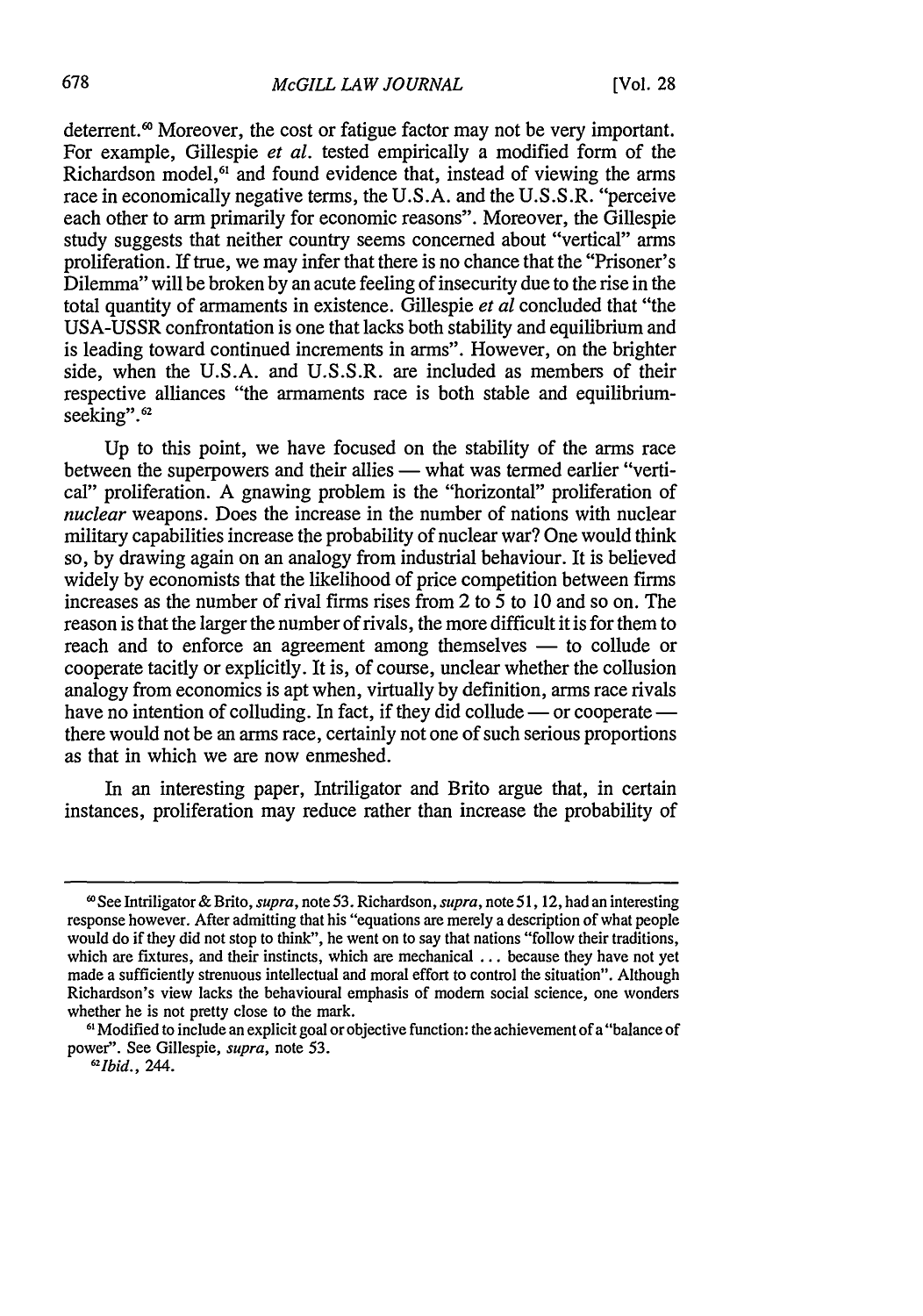nuclear war.<sup>63</sup> Assuming that the new nuclear nations are responsible and that they acquire nuclear capabilities sufficient to deter a strike by one of the superpowers, then the probability of a *deliberate* initiation of war by one of the first two powers is reduced. The reasoning is that the post-war distribution of power is important to the initiating nation.<sup>64</sup> With additional nuclear nations, the initiator's relative postwar position  $-$  if it "survives"  $-$  is reduced. Its uncertainty about the reactions of the other nuclear nations is also increased, the larger the number of nuclear nations. This is so whether or not, in a conflict, the latter are belligerents or neutrals. But there is another side to the coin. While nuclear proliferation may reduce the chances of a calculated or "rational" attack, it also increases the probability **9f** an accidental or "irrational" war. And, as the number of nuclear nations increases, the accidental-irrational factor plays an increasingly important role.

According to Intriligator and Brito, the major policy implication flowing from their analysis is that more attention should be paid to preventing accidental or irrational war than to non-proliferation *per se.* But one could argue the opposite, namely, that the best way to prevent accidents is to prevent proliferation. Again, an analogy can be drawn from economics. The best assurance against an outbreak of price competition in an industry with two, or very few, rivals who are avoiding a price-competitive attack on each other, is to promote high barriers to the entry of new firms into the industry. Nevertheless, even blocked entry is not sufficient to prevent an "irrational" outbreak of price competition between the established rivals. In addition to non-proliferation  $\sim$  of firms or weapons  $-$  cooperation seems necessary.<sup>65</sup>

However, another analogy from economics forces us to scrutinize the side effects of cooperation carefully. The literature on cartels, and on industries whose price and output-entry conditions are publicly regulated, suggests that limitation of price competition often stimulates non-price forms of competition.<sup>66</sup> Restricted by agreement or law from competing in one manner,

<sup>&</sup>lt;sup>63</sup> Intriligator and Brito note that the only time nuclear weapons were used was when only one nation had nuclear capabilities. See *Nuclear Proliferation and the Probability of Nuclear War* (1981) 37(2) Public Choice 247. Now that there are two nuclear superpowers, the probability of use is reduced because of a balance of nuclear terror caused by the ability to strike back.

**<sup>&#</sup>x27;** This reasoning assumes that there is something left to distribute after a war. An unfortunate characteristic of much of the theoretical literature on nuclear war is its failure to integrate explicitly what doctors and other scientists, knowledgeable about the effects of nuclear war, have had to say about life — or what's left of life — after a thermonuclear war. See Bates, *The Medical and Ecological Effects of Nuclear War* (1983) 28 McGill L.J. 716 and Wolfe, *Chemical and Biological Warfare: Medical Effects and Consequences* (1983) 28 McGill L.J. 732.

<sup>&</sup>lt;sup>6</sup>While as consumers we generally lose from cooperation (collusion) among firms, as human beings we could gain from cooperation among the nuclear superpowers.

**<sup>16</sup>A** classic example was the United States airline industry prior to deregulation in 1978.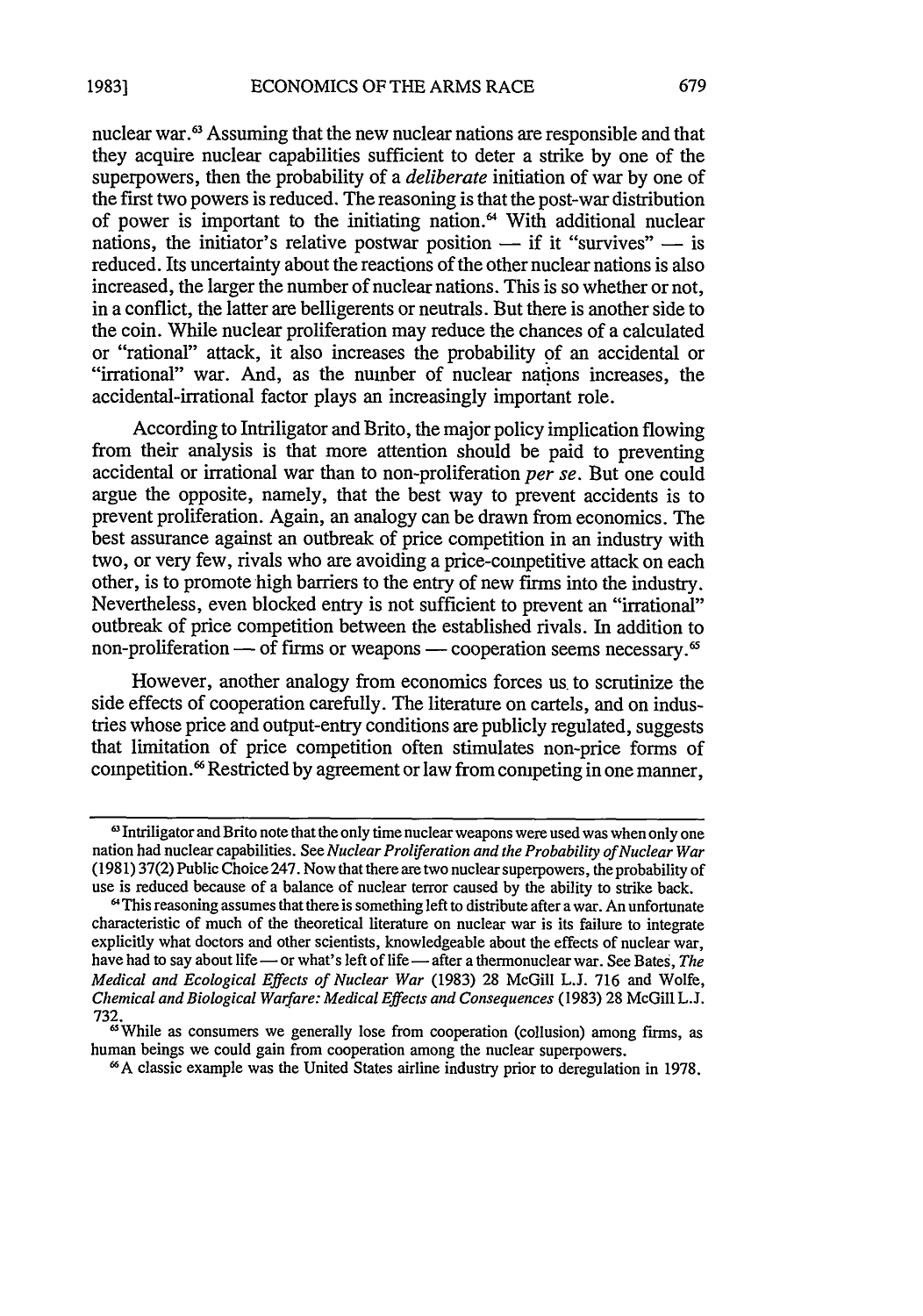rivals find other means — and the necessary incentives — to compete. This analysis implies that even if participants in an arms race are prepared to agree on some issues, it is important to consider the side effects.

Some economists have argued, for example, that the SALT I agreement which produced limits on the *quantities* of certain strategic armaments and reduced somewhat the level of military spending, may have accelerated the *qualitative* arms race.<sup>67</sup> Given the bureaucratic nature of the military establishments in both the U.S. and the U.S.S.R., it would not be surprising if agreements to limit specific weapons resulted in a shift of effort and resources toward weapons systems not covered by the agreement, for instance, cruise missiles or increased accuracy of strategic nuclear weapons. Because the qualitative arms race can be more destabilizing than a quantitative one, there is a certain irony in the idea that the SALT I agreement, however wellintentioned, may have reduced, rather than increased, long term security. In any event, economic analysis suggests that regulating only one or some dimensions of competition can be welfare- or security-reducing. Moreover, defusing the arms race requires not only control over the "outputs" but altering of the incentive structure of the "inputs".

### **IV.** Halting the Arms Race

The economic analysis employed in this paper suggests that there are powerful forces propelling the arms race, but that the economic consequences are not, on the whole, serious enough to do more than slow down somewhat the growth of military spending. As I see it, an objective evaluation of the economic issues suggests that if arguments for disarmament are to be persuasive, they will have to be built on something firmer than the economic effects of the arms race, at least those short of war.6 However, economics does

<sup>67</sup>See, *e.g.,* Brito & Intriligator, *Strategic Arms Limitations Treaties and Innovations in Weapons Technology* (1981) 37(1) Public Choice 41; MacKay, *Strategic Arms Limitation Treaties and Innovations in Weapons Technology [:J A Comment* (1981) 37(1) Public Choice 61.

<sup>&</sup>lt;sup>68</sup> Some readers will angrily, and perhaps justifiably, object that I have overlooked totally the economic impact of the arms race on the less developed countries [LDCs]. It is true, of course, that I have said almost nothing about the LDCs - space would not permit. However, unless one assumes that the resources that are currently being poured into the arms race would otherwise be diverted to aid the "Third World", it is not at all clear that the *economic* impact of the arms race has been so disturbing to LDCs — unless of course it has embroiled them in war. Incidentally, I suspect that *the political* consequences of the arms race are much more serious for the LDCs because a large portion of the arms acquired are used to maintain internal "order", which usually means existing autocrats. It is interesting to note that E. Benoit, *Defense and Economic Growth in Developing Countries* (1973) found — unexpectedly, he claimed — a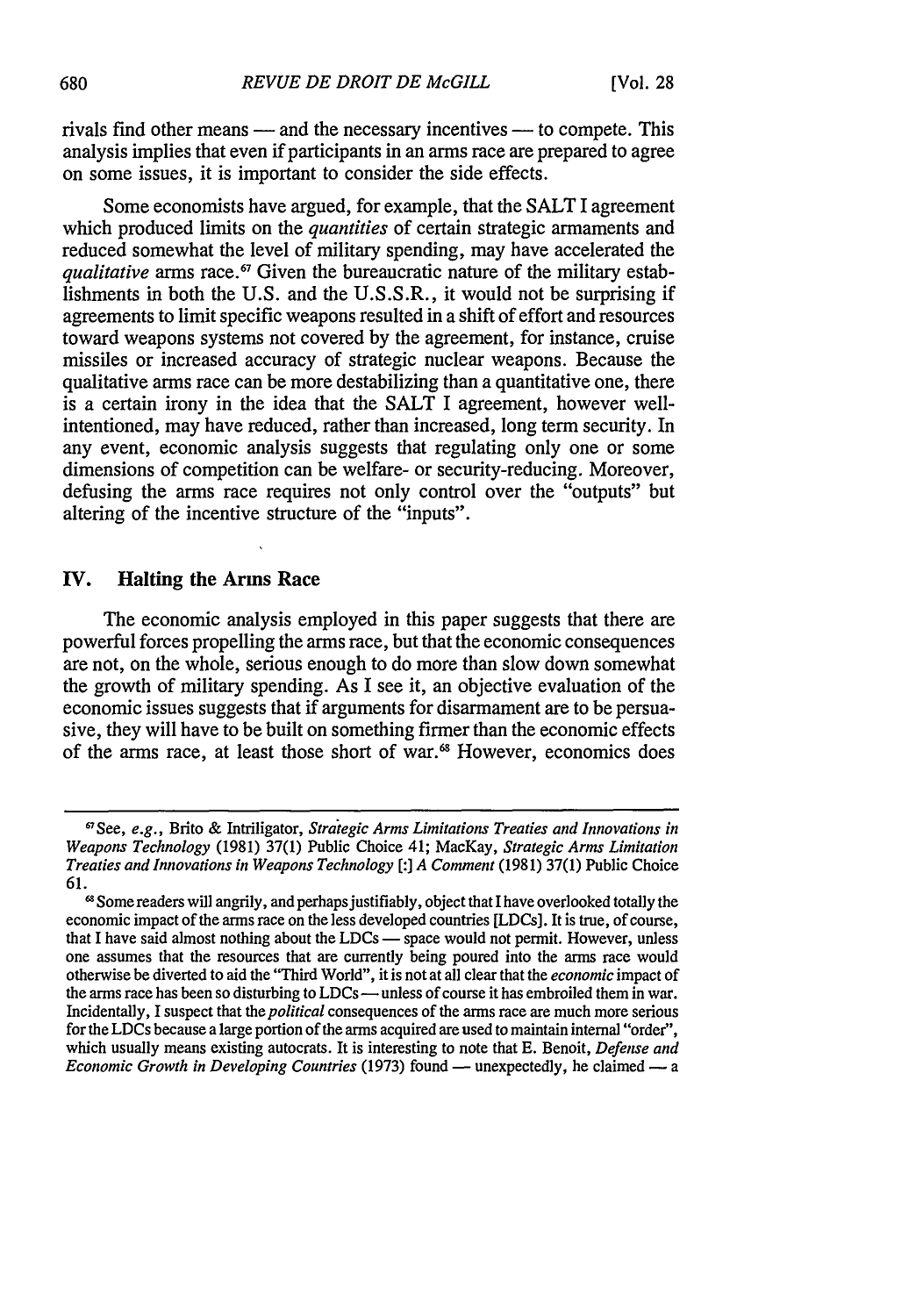provide some powerful tools for analyzing the arms race, its intransigence, its lack of stability, and, as I will attempt to show in this final section of the paper, what will be required ultimately to put an end to the race.

What will terminate the arms race between the superpowers? Trust? Cooperation? I have already noted some problems with partial agreements. But even a comprehensive arms agreement, covering all aspects, present and future, of the arms race, although a highly desirable step in the right direction, would not be *sufficient* to ensure *enduring* arms limitation and peace. Why not? An economic analogy can explain why comprehensive agreements between rivals are not sufficient, or perhaps even necessary, to ensure peace. Again, we can call on the cartel literature for a simple explanation. Even the most full-blown cartel agreement, covering all conceivable aspects of competition between its members, can, and probably will, break down eventually unless its provisions are enforceable in law.<sup>69</sup> Moreover, the likelihood of breakdown increases with the number of members.

The implications of the cartel analogy for putting a *lasting* end to the arms race are clear. Something more than agreement — or even trust which can so easily turn to distrust - is needed. Eventually, limits on armaments and their use must be made *legally enforceable.* The legal imperative implies some form of "constitutional" agreements establishing broad rules on the development, deployment and use of arms. Enforceability implies a body - a

positive correlation between defence burden and growth in developing countries. However, the work of at least one economist has called into question Benoit's findings. See Palme, *supra,* note 1, 21, fn. 15.

A quick scan of the data contained in Sivard, *supra,* note 7 seems to indicate a high rank correlation between military spending *per capita* and health and education spending *per capita*, in Third World countries. I suspect that as the real incomes of Third World countries rise, they will continue to buy more of both security (armaments) and social welfare. Given that so many of the LDCs are new nations whose borders often conflict with those delineated by ancient tribal custom, and given the quite normal desire to increase protection of "property" as its value rises, at least some of the demand by LDCs for armaments must be considered quite natural, even if it is undesirable from the standpoint of world stability. Of course, these statements are not intended to justify the transfer of arms to the Third World by the superpowers in an attempt to win or keep allies, nor can they explain or justify the appalling arms race going on in the Middle East.

**<sup>6</sup>**Of course, because of the antimonopoly and antitrust traditions of most western nations, they have not only refused to enforce cartel agreements, or other contracts in restraint of trade, but have, in many cases prosecuted such arrangements as criminal conspiracies. But this, of course, is beside the point. The real issue involves the behaviour of individual members of a group. For a theory of group behaviour and an explanation of why, left to themselves, self-interested individuals will not act to achieve common or group interests, see Olson, *supra,* note 41.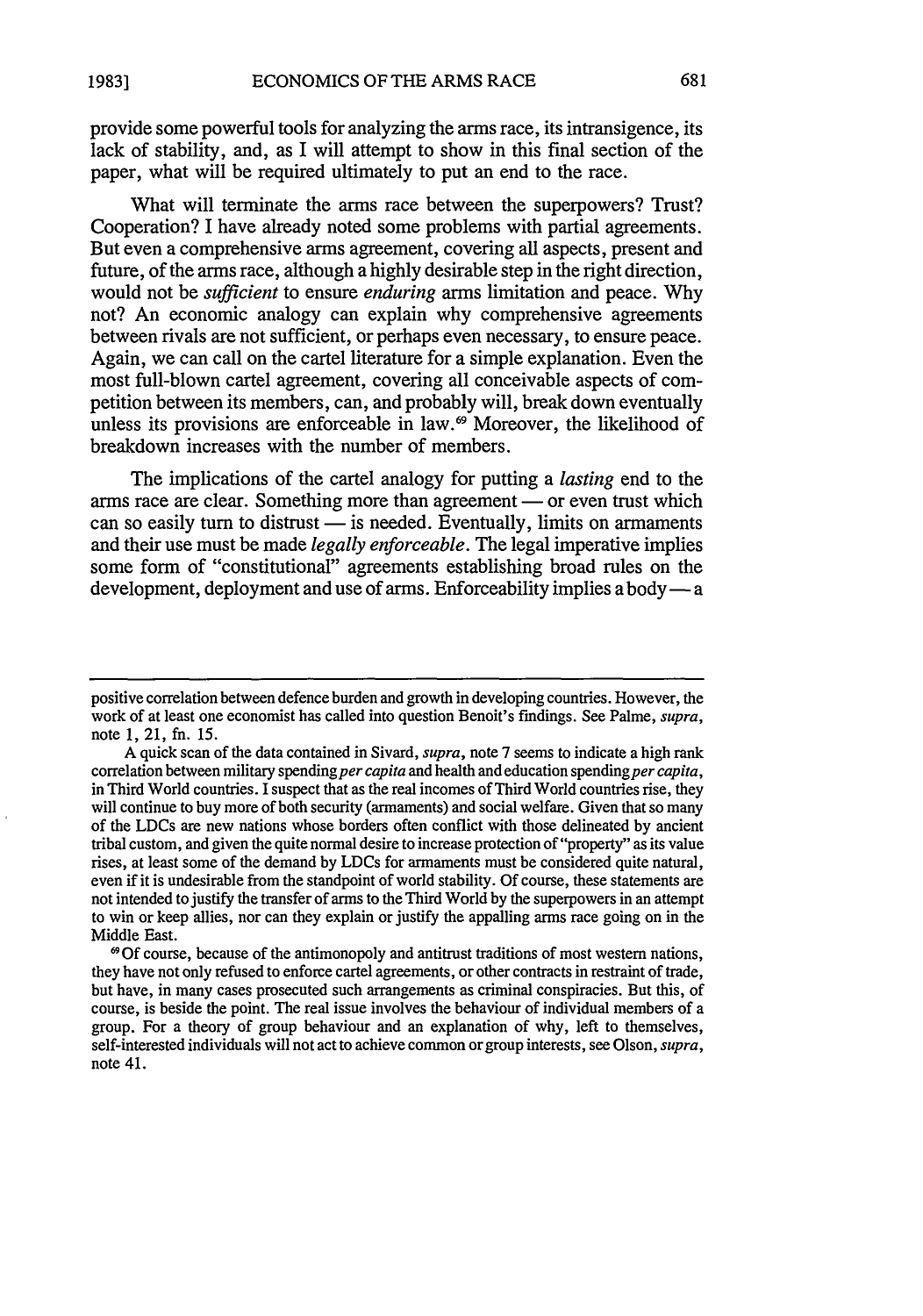"police force" — to ensure compliance with those rules.<sup>70</sup> Reaching such a "constitutional" agreement is, no doubt, a tall order. And, no doubt, some readers will feel uncomfortable about any proposition that infringes on national sovereignty. Let me attempt, then, to place these difficult issues in a different light.

It is no coincidence, I believe, that military spending has grown enormously during a period of unparalleled economic growth.<sup>71</sup> As wealth increases, there is a tendency to spend more to defend and secure that wealth. In economic parlance, the income elasticity of military spending is greater than zero, although not necessarily greater than one.<sup>72</sup> This statement applies to individuals as well as to nations. However, in the case of individuals, certain institutions have evolved which allow them to economize on the resources required to protect themselves. These institutions include a police force and a court system which not only prosecutes offenders but enforces contracts and property rights. In fact, without a means of enforcing contracts and property rights, and a degree of internal order, national income and welfare would be much lower than it is today. In economic terms again, the roles played by the police force and court system make them "public goods". Once they are made available to one person they are available to all. Take them away, and the share of resources required to provide individual protection will rise dramatically.<sup>73</sup>

Let us push the analogy with individuals a little further. Economists like to think of individuals as "sovereign consumers". Yet these same individuals are expected to relinquish their "sovereignty" so far as appropriating property and settling disputes is concerned — at least those disputes for which mutual agreement among the parties involved is not possible. The same reasoning, it would seem, must apply to nations, if they are to economize on the resources needed for security and are to minimize the probability that defensive or protective weapons will be used in war.<sup>74</sup> It may not be easy to get national

<sup>7</sup> Some economists, drawing on the "Coase theorem", might argue that, in principle, the rival parties should be able to reach through negotiations a mutually advantageous selfenforcing arms control agreement; that no "police force" is needed. See Coase, *The Problem of Social Cost* (1960) 3 J. Law and Econ. 1. However, in my view, the informational, transaction cost and distributional problems which often make the "Coase theorem" difficult to apply in practice, also plague its practical application to the arms race. Incidentally, a world police force would provide at least one "market" for the "munitions makers" and their sidekicks, the

weapons technologists.<br><sup>71</sup>This is not to say that all of the growth in military spending is related to economic growth. 'See *supra,* note 8.

<sup>73</sup>One only need think of feudal lords and their armies of vassals who in a period of national disintegration provided virtually the only means of protection  $-$ - if not order.

<sup>&</sup>lt;sup>74</sup>The issue is even more clear when an individual or nation is hostile and aggressive.